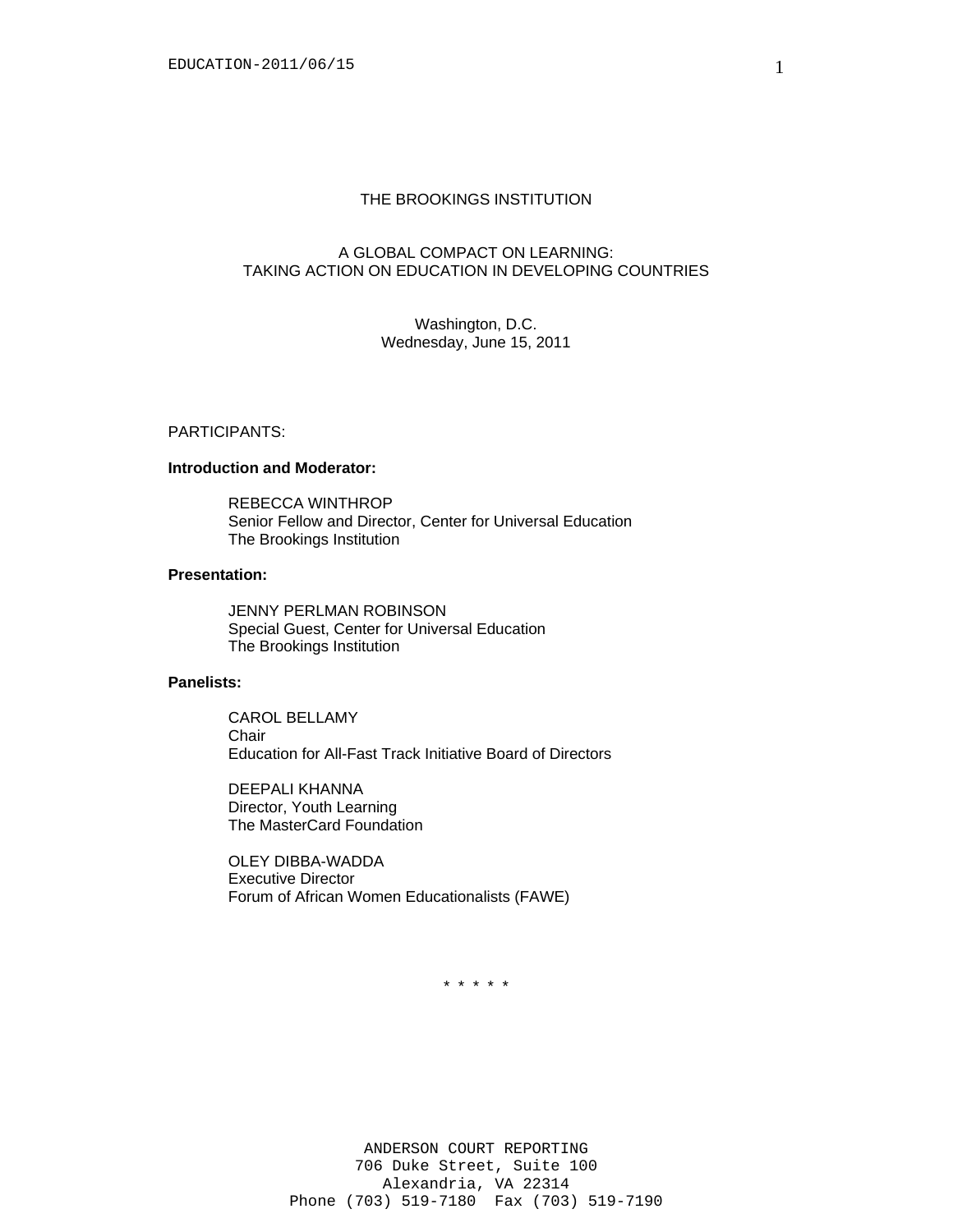## P R O C E E D I N G S

MS. WINTHROP: Good morning, everybody. Thank you for coming. If you could find a seat somewhere somehow. Good morning. Welcome. If anyone doesn't want to stand back there, there is they're playing the video out in the hallway if for some reason you prefer it there.

But very warm welcome to all of you. Thank you all for coming. We're really pleased to have all of you with us today.

I'm Rebecca Winthrop and the director for the Center for Universal Education here at Brookings. We are very excited about the launch of our new report calling for a global compact on learning. And many of you -- I see many faces in the audience who have participated and given vast amounts of input and feedback into the report itself. So, thanks to all of those people who have collaborated and worked with us on this project.

A special thanks to the Hewlett Foundation for their long and steady interest in improving learning around the world. And a particular thank you and recognition for the John D. and Catherine T. MacArthur Foundation, who have been very instrumental in this project in helping to capitalize a wide range of collaborative action on the issue.

And today, the report that we're launching calls for, as I said, a global compact on learning. Learning, of course, is a lifelong process. It is not the same as testing. And we certainly believe here at the Center for Universal Education that it is a very important and central component of any educational process.

We are grounded in the belief that all children have a right to a quality education, and that it really is not fair and it's not right that in many of the poorest countries in the world and for many of the poorest children and young people around the world, they don't have access to a quality learning opportunity. And those often who do make it to school are in schools that have such -- perhaps lots of good intentions, but are not delivering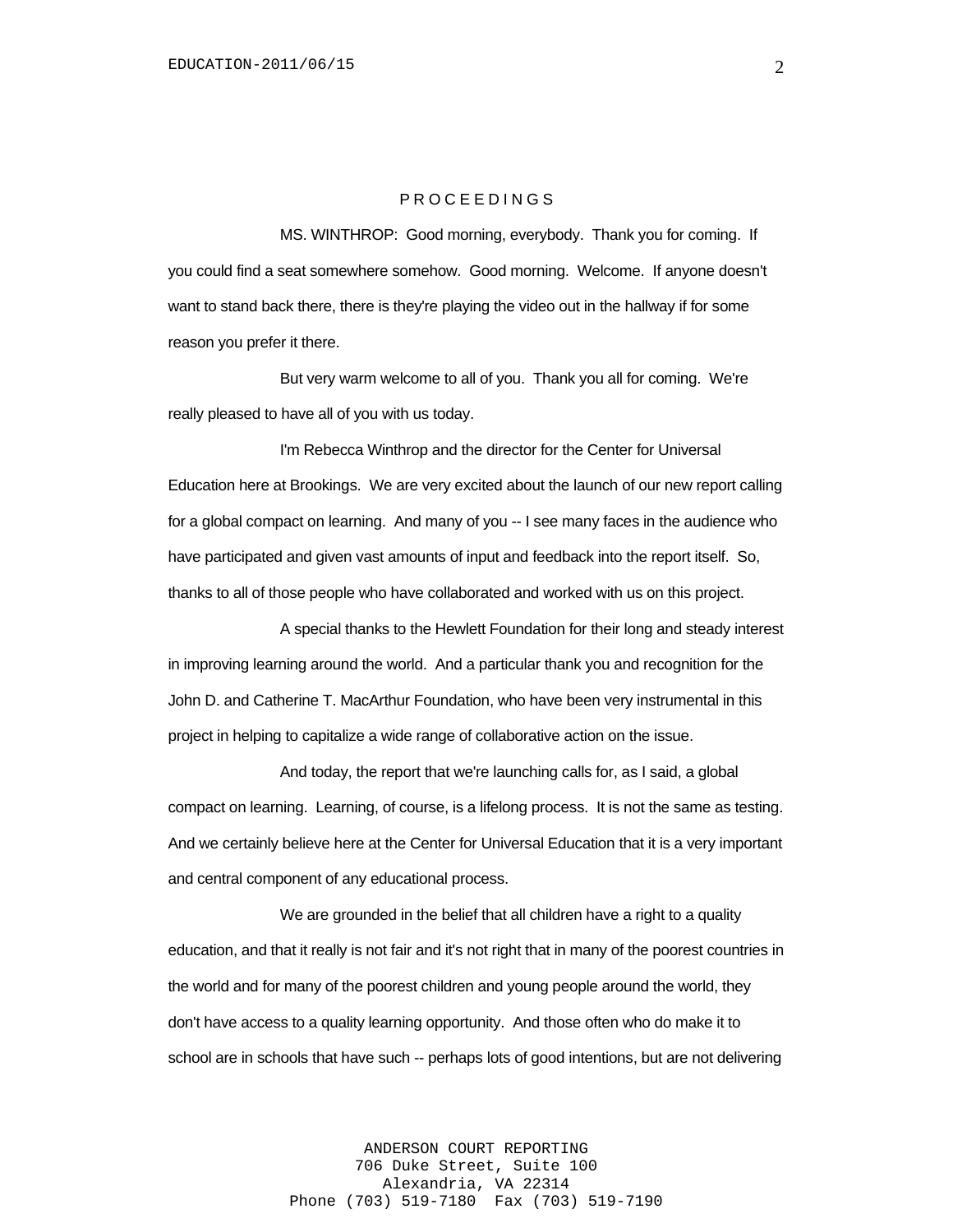quality learning. And kids are not being able to progress and are not making it on to secondary education.

And if you're a poor girl living in rural Africa, or if you're a young male living in a conflict affected country, or many other groups who are very marginalized, you deserve a right to a quality education.

The report highlights that there's been huge progress in enrolling kids into school over the last decade, primarily primary school, which should be celebrated. But it's an unfinished agenda. Education is an unfinished agenda. We need renewed attention. We need new energy, not only to meet the Millennium Development Goals by 2015 to get all kids into school, but most especially to ensure that we have a concerted focus on all working together to promote learning for all kids and young people around the world.

And certainly on a personal note, as a mother of a young boy who's enrolling my child in school for the first time, something that my predecessor Jean Spurling would always say is ringing true to me quite a bit and is quite linked to this report, which is people only say that quality education or the quality of a child's education is really not important if it's not your child, if you're talking about other people's children, which is something we can't afford to do for many reasons.

So, it's a great pleasure for me to welcome our wonderful panelists and presenters. The way we're going to have the program today, Jenny Perlman Robinson, who is the author of the report and with the Center for Universal Education, will come up and will present some of the key findings and key messages. And then we'll have a discussion with a range of wonderful people: Oley Dibba-Wadda, who is the executive director of FAWE, which is the Forum for African Women Educationalists. She's based out of Nairobi. We have Deepali Khanna, who's the director for youth learning of The MasterCard Foundation. And we have Carol Bellamy, who's the chair of the Education For All-Fast Track Initiative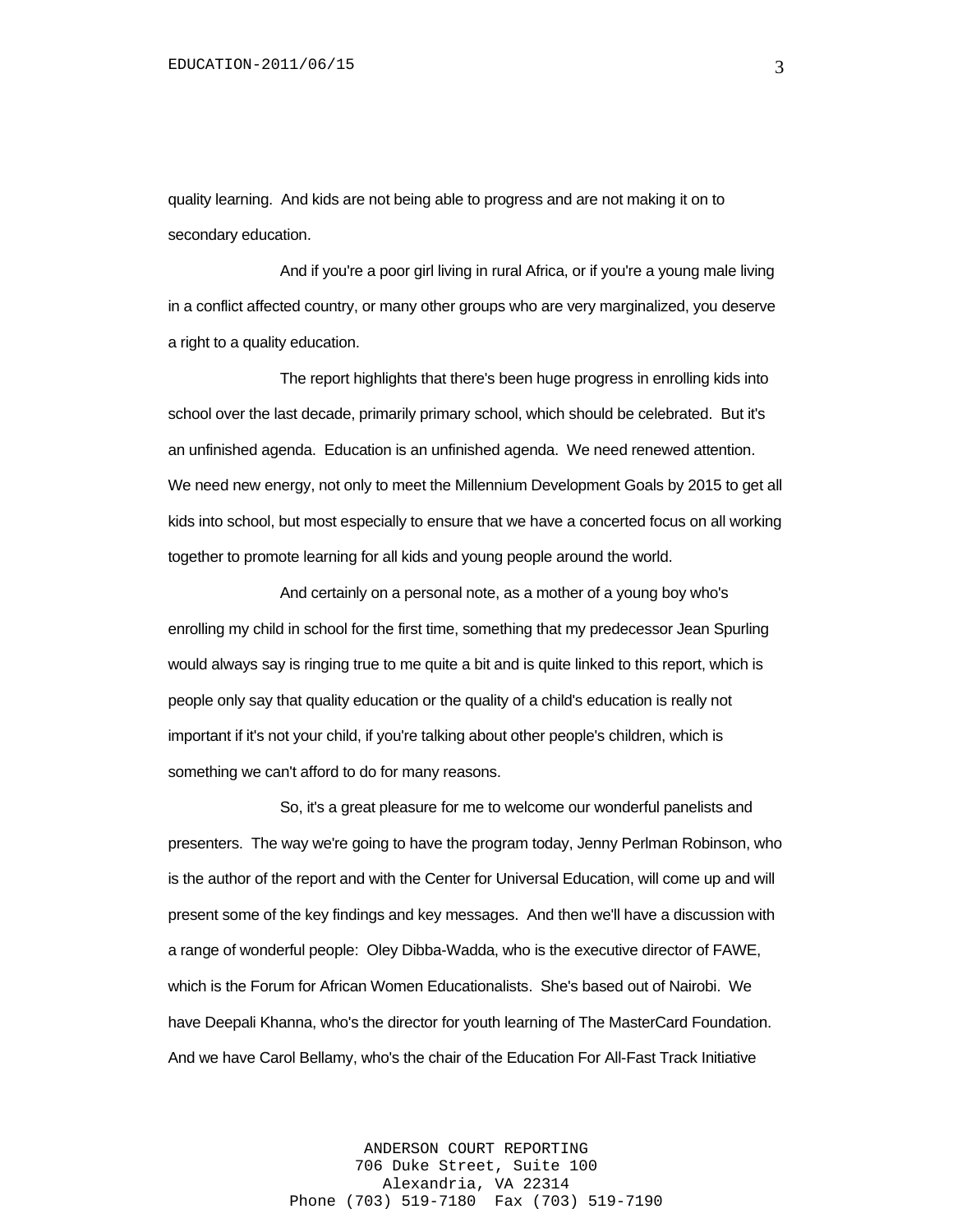Board of Directors. So, welcome to all of you, and thanks to everybody for coming.

I think, Jenny, we turn it over to you.

MS. ROBINSON: Great. Thanks, Rebecca, and thanks, everyone, for being here today. We were a little concerned about holding an event in June, that everyone would be gone for summer vacation, but thrilled to see that's not the case.

I just want to echo Rebecca's thanks to those of you, and probably the majority of you in this room, who read countless drafts of this report and provided extensive input. You know, it's funny, the first thing that people say to me after looking at this report, after 80 pages is not, what a shocking statistic, or, what a moving quote. But it's, wow, a lot of people contributed to this document. And for me, I think that really speaks to both the strength of the report, but also a real show of the commitment that so many people have to this issue.

So, as Rebecca said, I'm going to speak for about 15 minutes or so, and just share some of the highlights of this report, talking very briefly about the global learning crisis. How can we address it, and what specific action is needed?

So, over the past decade, we have seen remarkable progress in getting many more children in school, ensuring that they stay in school for longer periods of time, and narrowing the gap between girls and boys in enrollment, particularly at the primary level. But we know that these gains should not mask the enormity of the challenges ahead. There are still millions of children and young people who remain out of school, that progress has been highly uneven within and across countries. And oftentimes it's girls and children and young people affected by conflict that are the most excluded. It's estimated that 40 percent of children out of school today are living in countries that are affected by or recovering from conflict.

And last, but certainly not least, for those who have been able to go to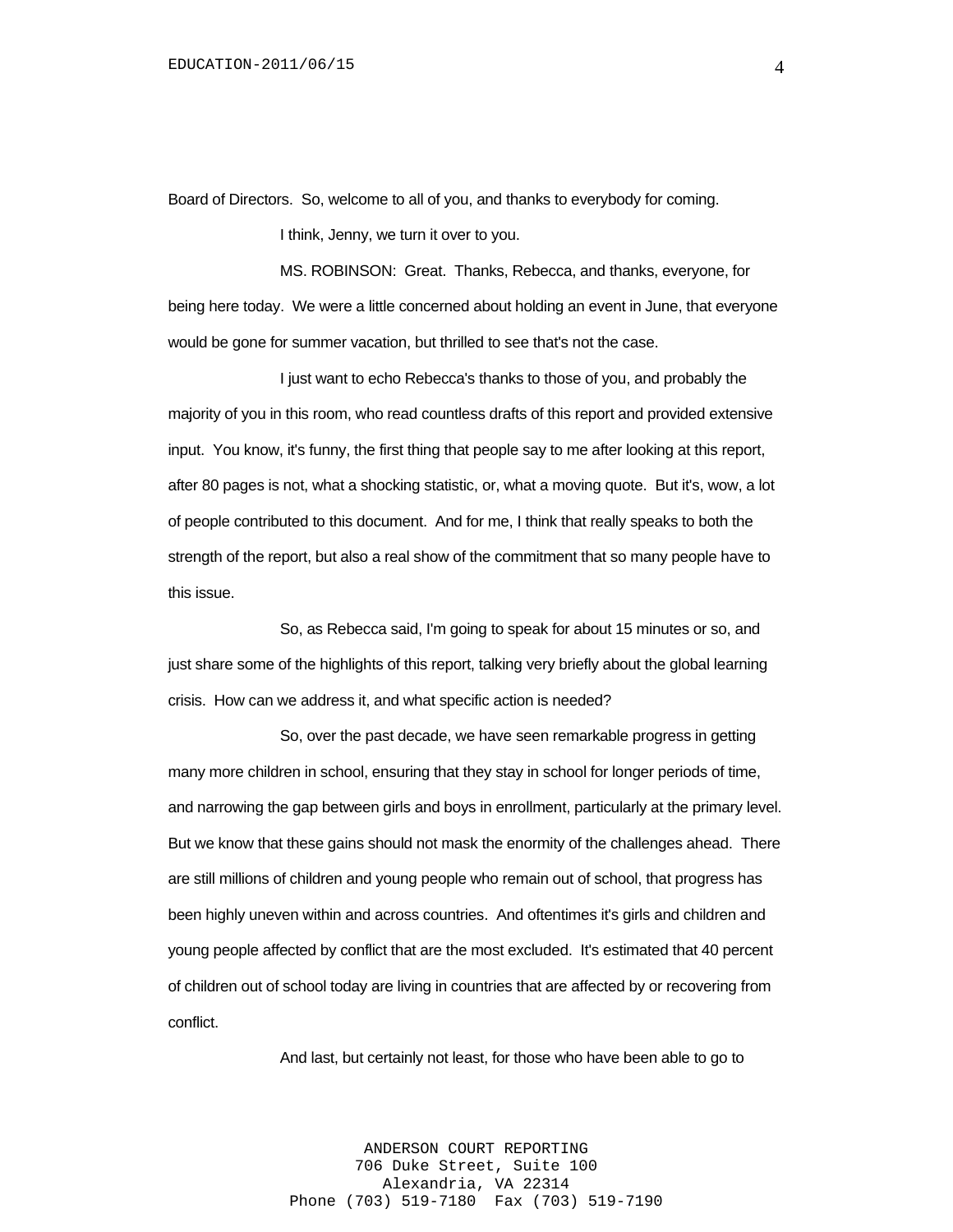school, millions are leaving without the basic knowledge, skills, and competencies, such as reading, writing, and math critical thinking skills, that they need to lead healthy, safe, and productive lives. And these challenges amount to nothing short than a global learning crisis, both for those who are out of school with limited ability to access learning opportunities, and for those who are in school and not learning the skills that they need for their futures.

Thanks in large part to a number of civil society organizations and research studies and the efforts of ministries of education and others, there's emerging evidence on both the scope and the scale of this learning crisis. And I just want to share a few of these more staggering statistics with you.

In some sub-Saharan African countries, children with five years of education still have a 40 percent chance of being illiterate. This crisis extends beyond Africa, where we see in rural India, that only 53 percent of students in grade five could read at a second grade level. And far too many young people who are able to go to school and might very well be progressing on to secondary school are not learning the life and livelihood skills that they need for their current and future lives. Employers surveyed in nine Arab countries found that only a third of their recent graduate hires actually had the skills needed to perform the jobs.

Given the magnitude of this crisis, what we need is a paradigm shift to put learning front and center on the global education agenda. And this is for a number of important reasons, including that the right to education is not just the right to get your name on a roster or to sit in a classroom, but it's actually to learn something meaningful while there; that focusing on learning actually returns to the original intent of the Education For All goals.

One hundred and sixty-four nations met in 2000 and committed themselves to six education goals. Quality education was part of that commitment, and learning in

> ANDERSON COURT REPORTING 706 Duke Street, Suite 100 Alexandria, VA 22314 Phone (703) 519-7180 Fax (703) 519-7190

5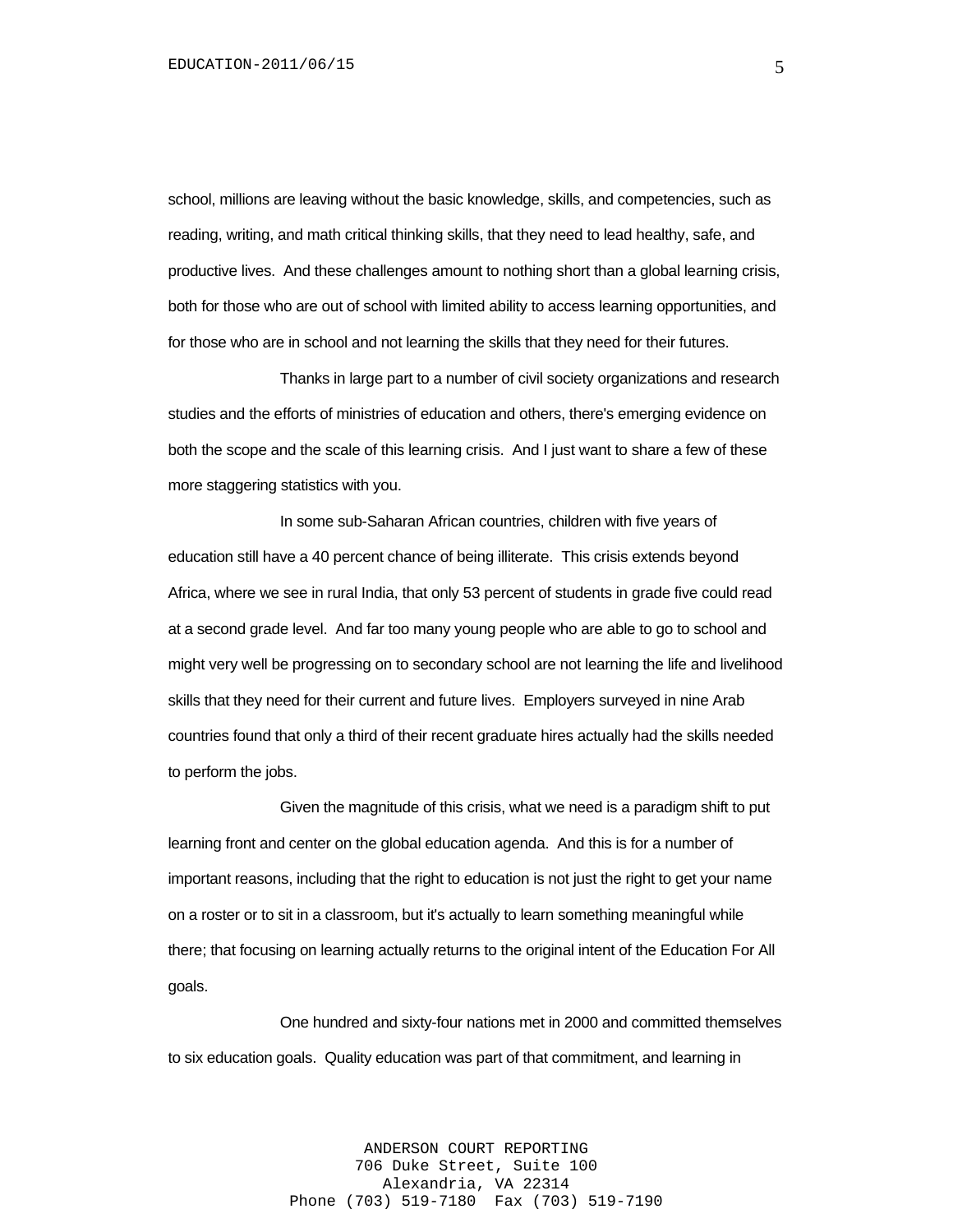particular. And it's been only through time that this agenda in some ways has really been reduced to focus more on access and access in primary school in particular.

There is also recent evidence that suggests that it's actually learning levels rather than just years in school that drive many of the social and economic benefits we come to expect from education. For example, cognitive skills as measured by international test scores are strongly linked to increases in individual wages and economic growth; that literacy skills are strongly associated with reductions in fertility and improvement in child health outcomes.

And lastly, in order to achieve universal primary completion and to reach our Millennium Development goal number two by 2015, we must also pay attention to quality. Here we see some cross-country data that show a positive correlation between enrollment rates and average learning levels on the vertical axis. And at the same time, we know that a primary reason why children drop out of school or don't start school at all is because of poor quality.

In many low-income countries, it's actually quite a rational decision that parents are making not to send their children to school when the costs are too great and the perceived returns on that education are too low.

So, it's much easier to stand up here and talk about a learning crisis, but more difficult to identify what it is exactly that we need to do about it. So, over the past six months, the Center for Universal Education here at Brookings has undertaken a highly collaborative process to identify a new global agenda, one that could inspire collective action and use resources more effectively to reach this new goal of learning for all.

You know, we often talk about in the education sector that we don't have a polio vaccine, that we don't have a malaria bednet. There's not a silver bullet and not a onesize-fits-all approach. But recent research and on the ground experience do point to a set of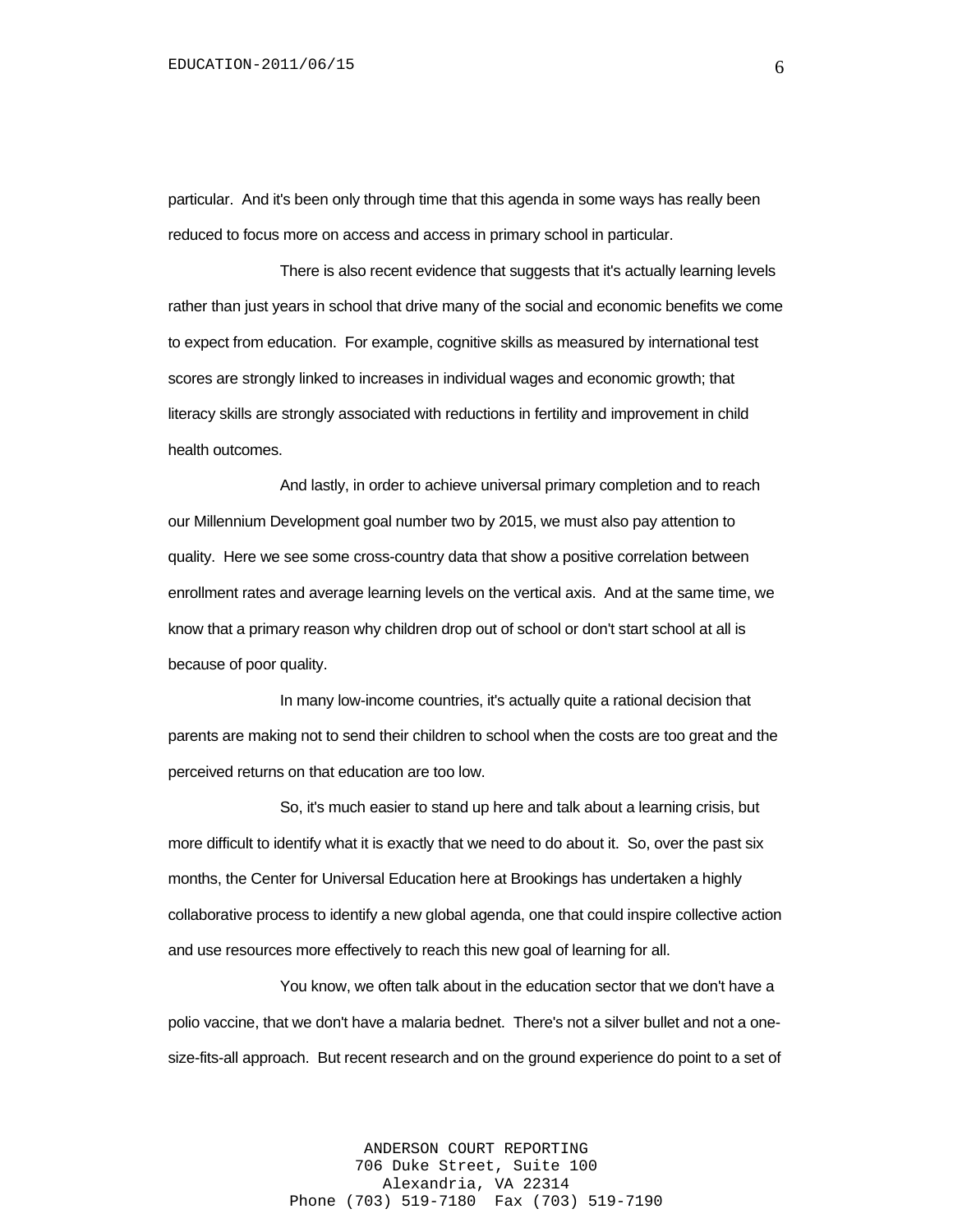priorities that have shown to contribute to learning outcomes across a wide range of countries.

The report lays out this new policy agenda in much greater detail, but I'm just going to briefly go through some of the highlights.

Each of the three priorities are supported by strategies and related action. And I should say that these are by no means all that's needed. And it goes without saying as well that each of these actions must be adapted to a local context.

The first priority is to help children get an early start on learning in life, that there's ample evidence that shows that what happens to children in early years has a significant impact on their development that persists well into adulthood. And so, this required expanding quality early childhood development programs, particularly to the most disadvantaged who oftentimes have the most to gain from these programs. This includes health, nutrition, stimulation, good parenting. And, secondly, to ensure that girls and boys start school at an appropriate age. In many low-income countries, it's not uncommon to see students in grade one ranging from four years old to 11 years old, and this, of course, not least of which poses a challenge to teachers to try to teach at the different developmental stages. And at the time, studies show that children who enroll late are at much greater risk of repetition and drop out altogether.

The second priority is to ensure that children are learning basic literacy and numeracy skills in the lower primary grades. And while these aren't the only skills that children need at a young age, they are absolutely critical for future learning. There are a number of actions that are required, but some of these include: training teachers to teach in effective reading and math instruction, putting books in children's hands, and not just any books, but books at the appropriate level, and that teachers are also provided with the support and training on how to use them. Also ensuring that mother tongue-based bilingual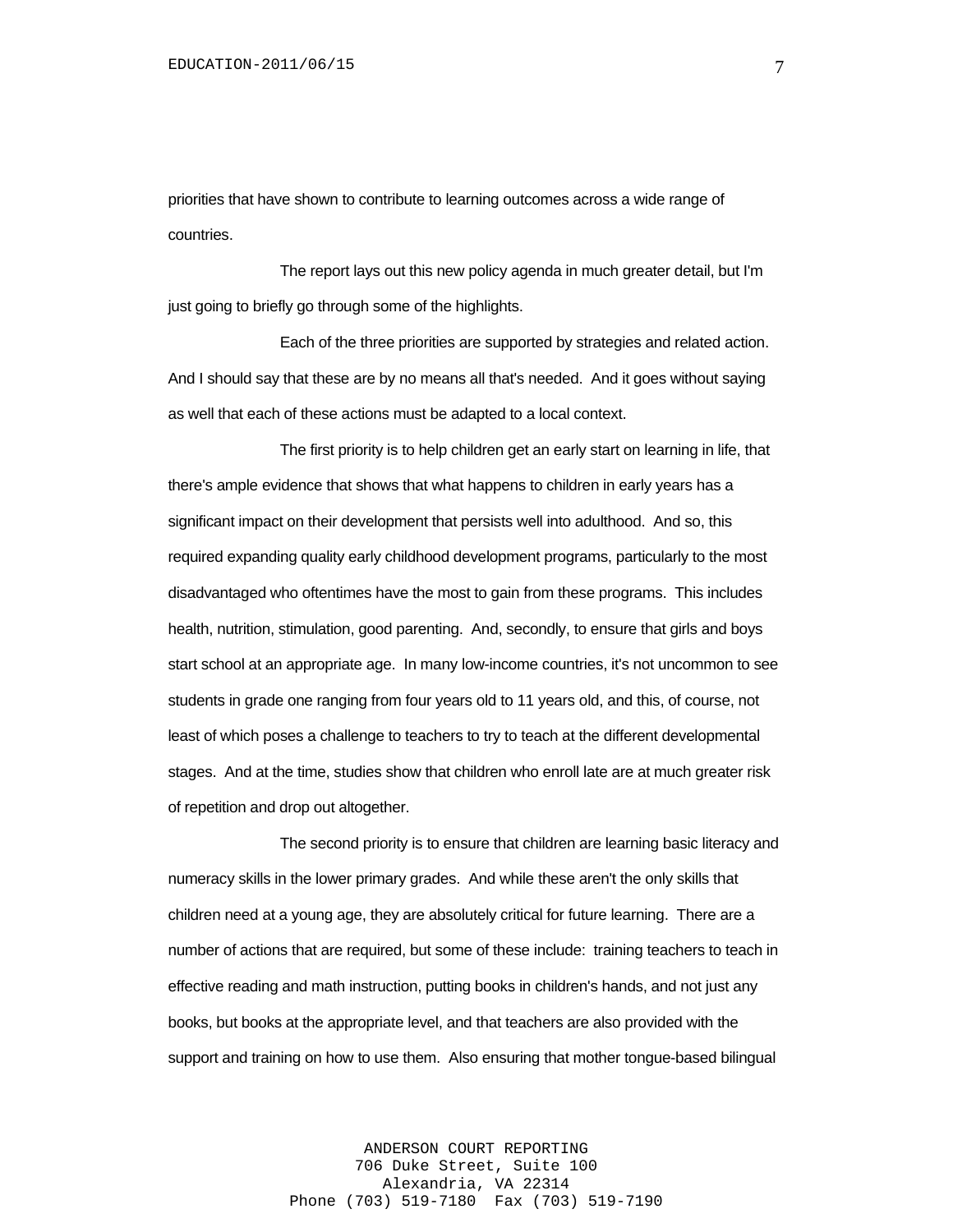education is available in the early years. This is particularly important, as 50 percent of children who are out of school today don't speak the official language in their homes. And meanwhile, studies show that children who have access to instruction in their mother tongue are much more likely to enroll in school, to stay in school, and actually have a much better ability of learning the official language.

The third priority is to equip young people with relevant life and livelihood skills. It's becoming increasingly clear that primary education is not enough, and that many of the economic and social benefits of education are crude from continuing on beyond primary. And this especially the case for girls and young women.

So, we have to ensure that more young people are transitioning on to secondary school, post-primary education, while at the same time addressing issues of relevancy and the applicability of what they're learning. This requires a number of actions, including: reducing barriers that prevent young people to actually make that transition. And as we heard this morning from Oley at FAWA, oftentimes for young people who have completed primary school, it's actually an issue of the costs involved. There's also issues of safety and security and other factors that need to be addressed.

For many young people in low income countries, and in some cases a majority, they're actually still in primary school and not in secondary school, or dropped out of school altogether. So, this requires attention to second chance learning opportunities, giving young people the chance to catch up, to learn valuable skills, to either enter or reenter the formal school system, or to be able to participate in the workforce. And lastly, to strengthen the link between what young people are learning in their post-primary education, and what the labor market opportunities are that exist. And this doesn't mean that young people should all be trained in a narrow vocation, but in fact that it's transferable skills that'll be important regardless of the future of young persons that are important -- transferable

> ANDERSON COURT REPORTING 706 Duke Street, Suite 100 Alexandria, VA 22314 Phone (703) 519-7180 Fax (703) 519-7190

8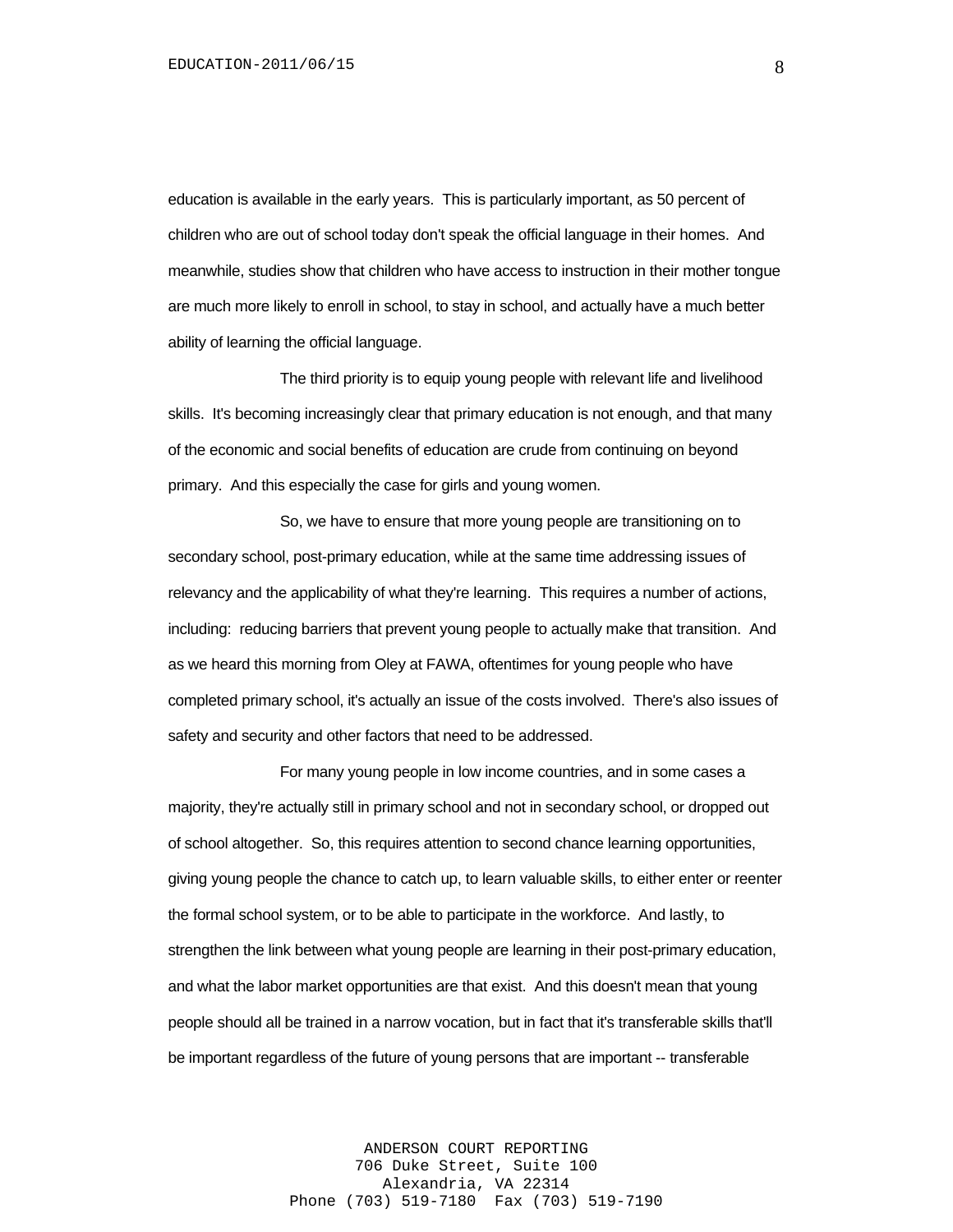skills, such as communication, information communication technologies, financial literacy, and critical thinking.

Progress on each of these three priorities also requires attention to two additional strategies, one being the quality of teaching. We know without a doubt that teachers matter. It matters how they teach, how much time they're teaching. All of these have been shown to be powerful determinants on children's achievement. This requires attention to recruitment of teachers, particularly female teachers that are important for girls in many countries in particular; issues of deployment to marginalize in world communities; support and training for teachers, motivation, different types of incentives as well.

And secondly, we can't improve what we don't know isn't working. And this calls for simple, affordable assessment systems that provide useful and timely information at all levels, at the individual level, at the school level, at the systems level.

And all of this is dependent on an enabling environment, an environment where there is attention to the most marginalized and disadvantaged; where community members -- parents, teachers, students -- have an opportunity to participate in the learning process; where there's accountability which requires just not access to information, but also the autonomy and authority to act on it; and lastly, and certainly not least, that you could have the best reforms take place and none of that will matter if children are not learning in safe and secure environments.

So, now that we have this new policy agenda, how do we now translate those words on paper into action? Well, the report calls for a new global compact on learning, and this global compact would bring together a wide range of actors to both catalyze and sustain collective efforts to address this learning crisis and ensure that children are learning relevant skills that they need.

The global compact would renew international cooperation and redouble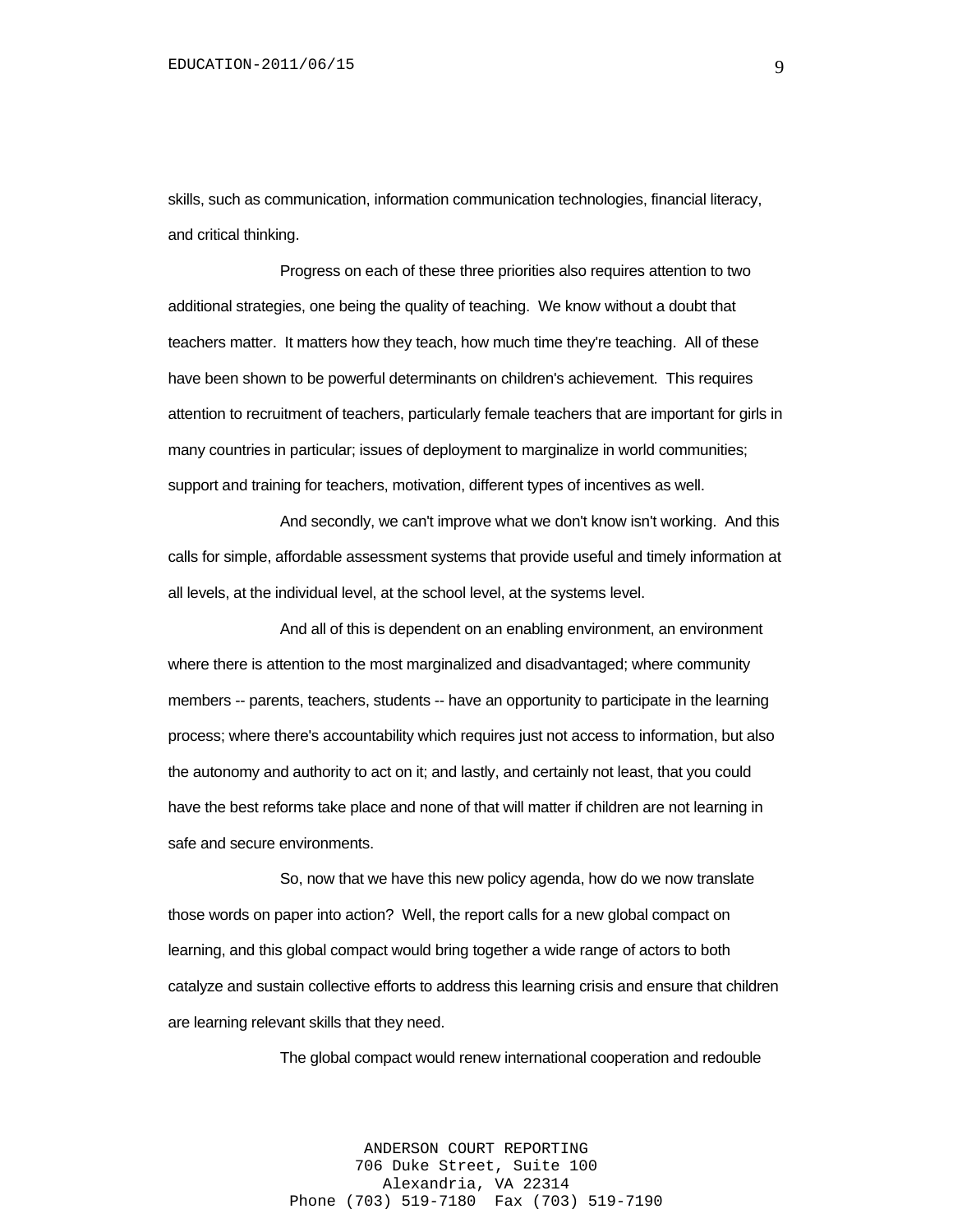efforts, which is particularly important right now at a time when international support for education is waning. It would focus the dialogue squarely on learning, recognizing that the landscape has changed since the Millennium Development Goals were put into place, and that in fact new challenges need to be addressed, namely those of equity and quality.

It would build on past successes and lessons learned, so not reinventing the wheel, and also leverage existing efforts that are going on to ensure that we're all pulling in the same direction.

And lastly, it would be an opportunity to expand and enlarge actors involved, bringing in those outside of the education sector as well. We know the business of learning doesn't just involve those in education, and so we have to overcome some of those historical divides between sectors.

So, within this global compact, there's a role for everyone, but it also doesn't presume that everyone will do everything, but in fact different actors can champion different pieces as most relevant to their work.

The Global Compact on Learning calls for specific actions for different sectors to take, again, which are further outlined and detailed in the report. But it also calls for all actors to come together and to work around six key areas, the first being leadership at the highest political level, so leaders of developing countries and developed countries, CEOs, heads of foundations and multilateral organizations, that everyone should be acting as a vocal champion for education, and using their profile to put learning front and center on agendas, agendas of the G-20, of the G8, of the African Union, ensuring that learning features prominently in the post-2015 global development agenda.

Secondly, it requires partnership, that everyone is coming together and working together to achieve learning for all. And this includes a strengthened and reformed Education For All-Fast Track Initiative which can serve as the centerpiece for international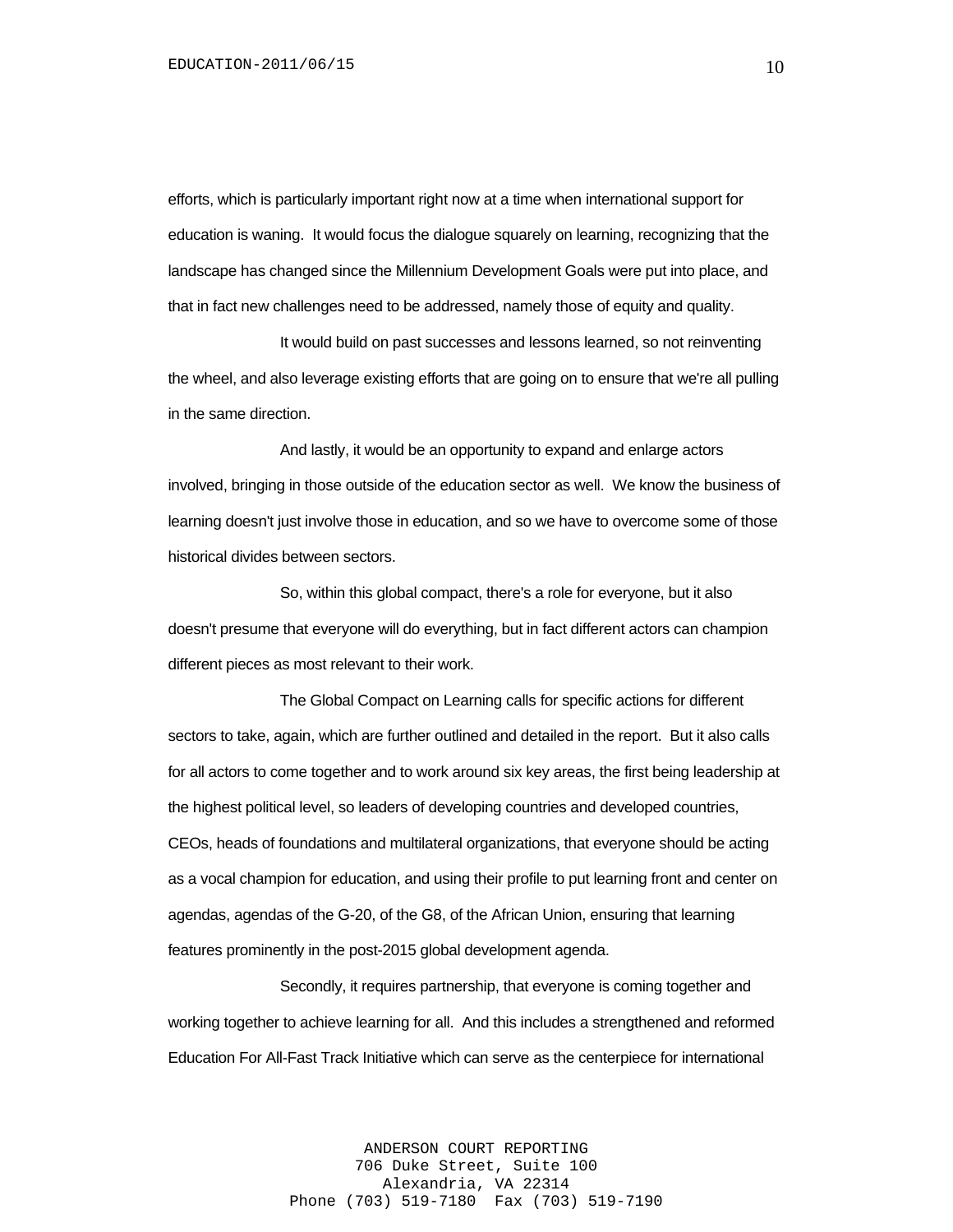cooperation and education.

Thirdly, the issue of financing. More resources are needed, but we also need resources used more effectively. And part of this can be achieved by aligning funding along the lines of the different priorities that are laid out in the policy agenda.

In order to make this shift from just focusing on access to access plus learning, we have to do a better job at measuring learning outcomes. And this requires disaggregated data by sex, age, ethnicity, other relevant characteristics, so we can track progress against existing disparities. We also have to ensure that the information collected is both timely and useful to inform both education policies and practices.

One example is for the formation of policymaking tools, such as national education accounts where countries have a better idea of how much money is being spent on education, where exactly it's going, and how it's contributing to learning.

The fifth issue is ensuring that the poorest children in the world have access to a quality education should really be one of the great public issues of our time. And yet to date, it's been seen that it's failed to capture the imagination of the public in a way that other critical development issues have. And it's not that there aren't exciting and important initiatives going on, but there are many different networks, organization initiatives, that are working on these issues. But we need to come together as a community and ensure that we're working in a coordinated, collective fashion, that our messages aren't confusing at best or competing at worst, and that we're all pulling and moving in the same direction.

And lastly, building the evidence base. While some good data does exist, emerging evidence exists, on what we need to do to improve learning, there are still a lot of questions that remain unanswered and a lot of research gaps to be filled, some of which are identified in the report. So, we need more attention, for example, more funding by donors,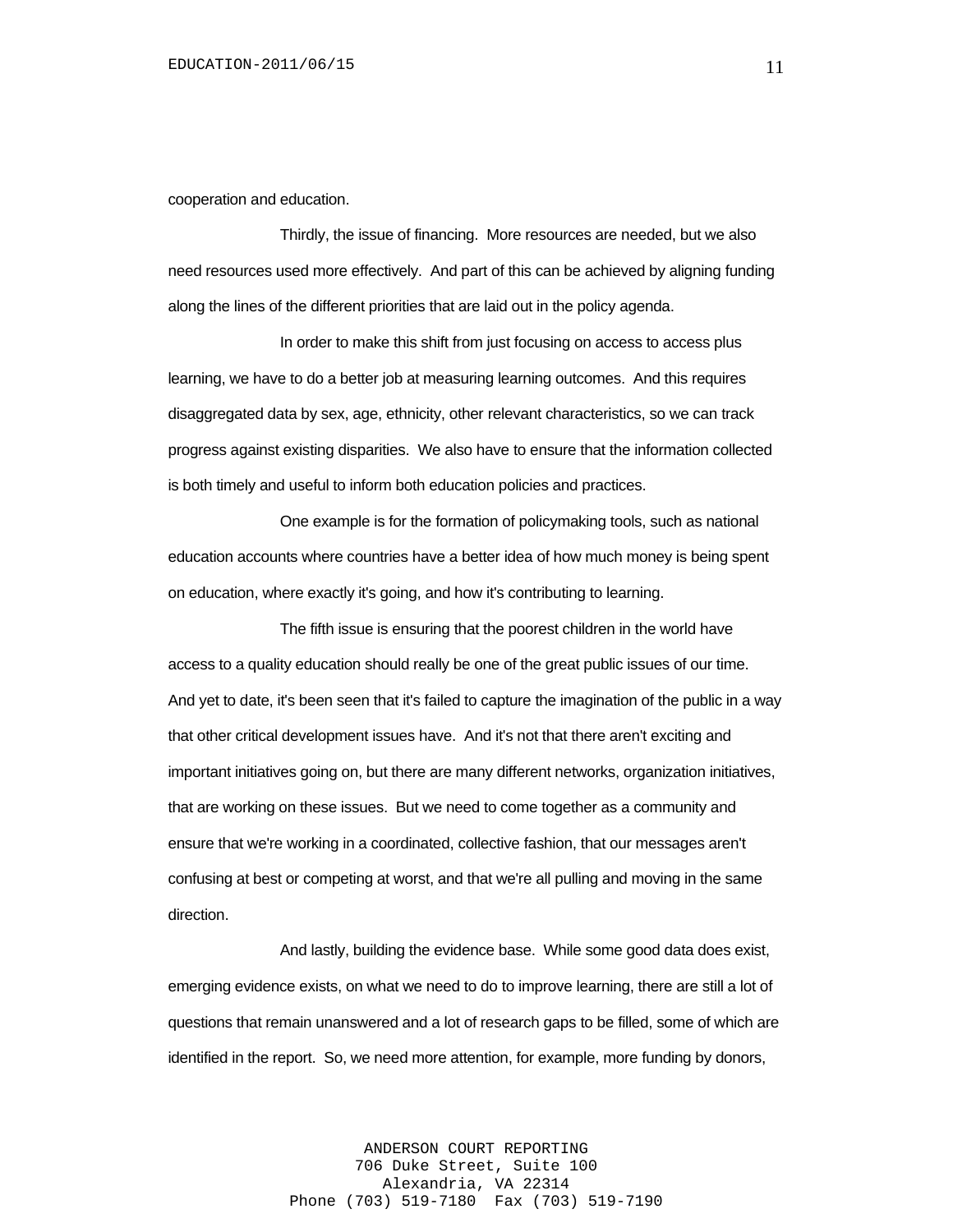foundations, devoted to monitoring and evaluation, including rigorous and long-term studies, to really understand what contributes to better learning opportunities and outcomes, particularly for the poorest and most marginalized.

So, just to wrap up, we know that there's a learning crisis and it's widespread. We also know it's urgent to act, and failure to do so risks undermining many of the advances that we've made in education and, in many ways, in improving lives around the world. The good news is we know some of what to do; that we have a policy agenda that's been developed by a wide range of actors that highlight some of the key priorities and actions needed to contribute to this learning crisis, and that there's a role for everyone in this global compact; that we face a window of opportunity right now where there really seems to be this convergence of interest in energy on addressing learning from grass roots organizations to donor education policies. And we really need to seize this opportunity. With four years remaining to meet the Millennium Development Goals and the Education For All Goals, the costs of not taking advantage of it is far too great.

So, we're calling for a global breakthrough whereby all actors are coming together and taking a different piece of this agenda and moving it forward.

So, why don't I conclude there? I'm going to turn it back over to Rebecca and our esteemed panelists to share with us a bit about what they're doing to address the learning crisis and what role they could see their sectors playing in this new Global Compact on Learning.

MS. WINTHROP: Thank you very much, Jenny, for that overview.

What we'll do now is just have a discussion with the panelists about sort of the report findings, about these issues, which of course are not brand new issues to people in the education sector, but one hopes that the report offers sort of a new energy and a framework to try to collectively move together on them.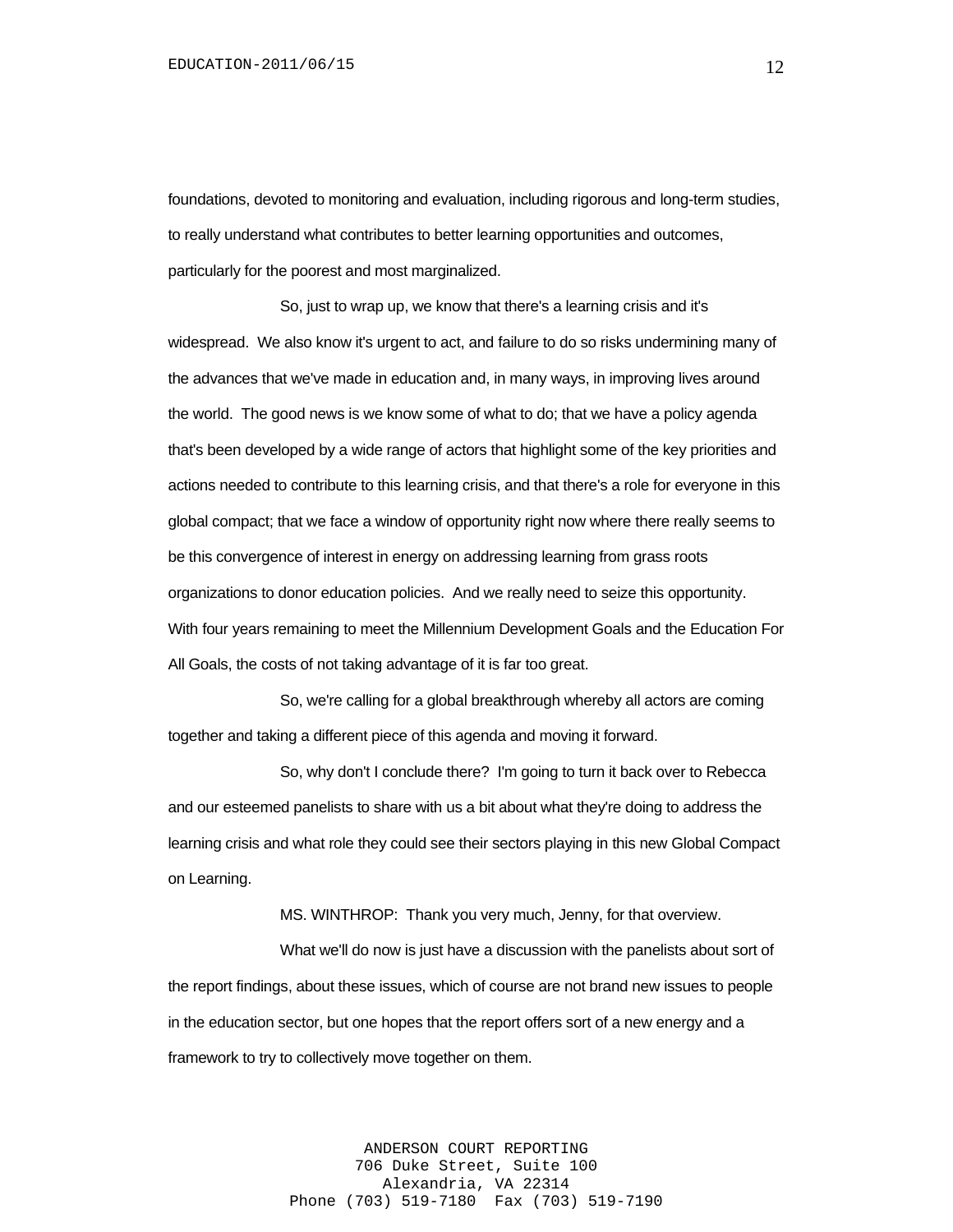So, what I'd like to do is ask all of you, Oley, Carol, and Deepali -- you each represent different agencies, different organizations. You're coming from different perspectives. How do you see the learning crisis manifesting itself in your work? Is it as dire as certainly the research that we've done tends to indicate? And maybe, Carol, we can start with you, thinking about -- you are the chair of the board of the EFA-Fast Track Initiative, which works with many, many different actors to try to support education plans in developing countries. How do you see the learning crisis manifesting in FTI's work?

MS. BELLAMY: Well, I was thinking that it's a learning crisis, but it's an education crisis. And, again, it's all been said, and I'm going to be very repetitious. There's such a lack of leadership in education right now, and it isn't on the global agenda. It's falling off the global agenda, a perception that in fact the MDG, and I was thinking we use all these letters -- UPE and MDG. No wonder nobody understands what we're talking about. We don't talk to human beings; we talk to ourselves. And one of the things we have to do and what I like about this report is it's actually understandable. It's actually written in language that your friends could understand, and they don't have to work in the development field. And so, I think it's very important that we take something like this, take it even outside this room because most of the people in this room are in the education field. It's wonderful, but we have to take it outside.

So, it's the overall education crisis. More specifically, when it comes to learning, because so much attention has been on access and enrollment, and because in some ways MDG-2 was a dumbed down Education For All agenda. It took a lot of the robustness out of the Education For All agenda.

But on learning outcomes in FTI countries, we actually haven't collected the data, but there is data that indicates that in terms of reading outcomes in early grades in 27 FTI countries, in only two are children even approaching international norms -- two out of 27

> ANDERSON COURT REPORTING 706 Duke Street, Suite 100 Alexandria, VA 22314 Phone (703) 519-7180 Fax (703) 519-7190

13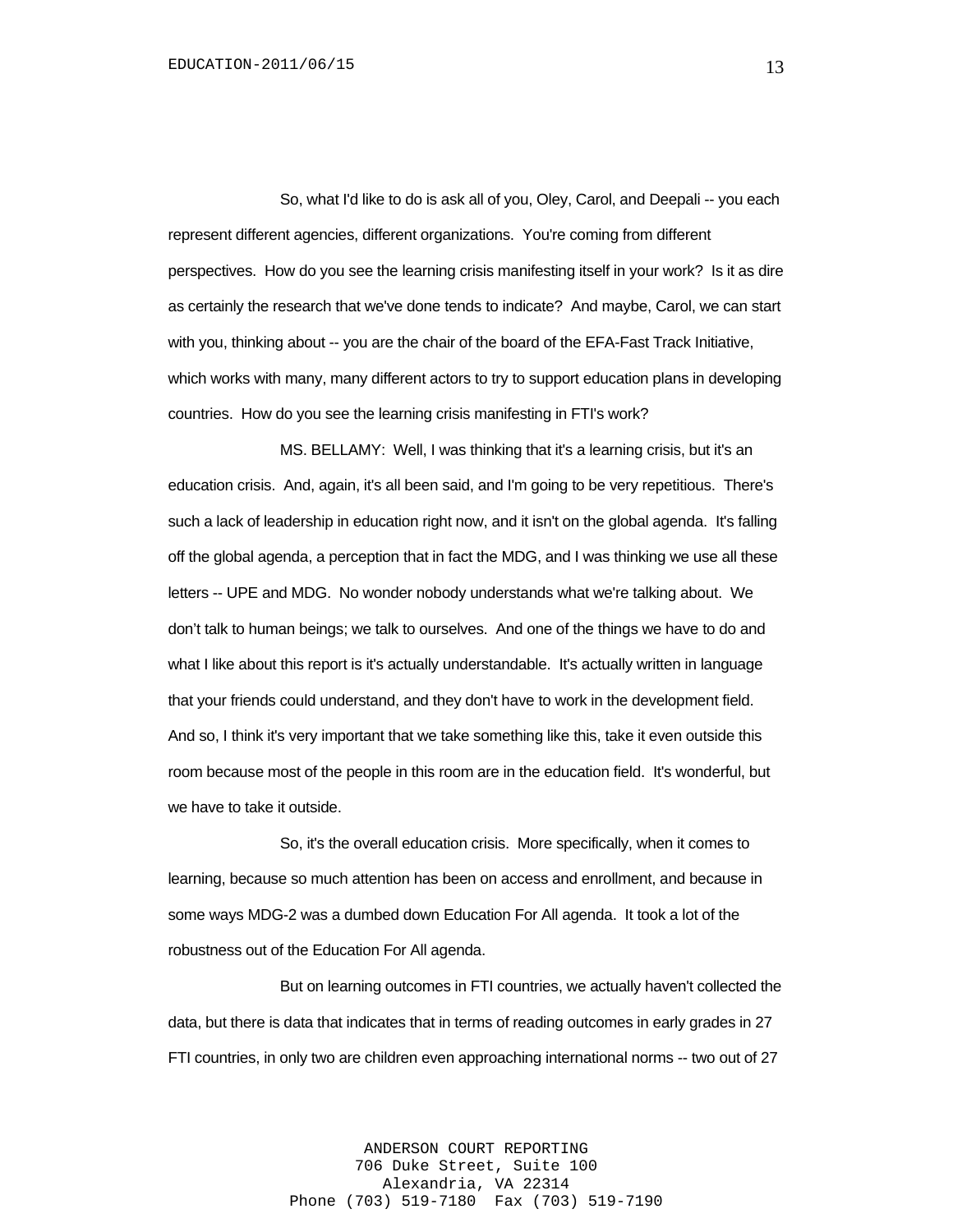FTI countries at this point where they're approaching international norms in terms of learning outcomes. So, certainly while there are education plans, the emphasis in the education plan has been again much more around access because that has been the thrust and not so much in terms of learning outcomes. So, that's a pretty drastic condemnation of a failure to be looking at education in terms of quality, but in such a more limited way.

MS. WINTHROP: So, it's real. That's a scary statistic actually. Oley, what about you? You having run an agenda, an NGO, that works across Africa, primarily focused on girls, and of course poor girls, rural girls, not necessarily the more wealthy girls, really are at a disadvantage, at least the data says, in terms of quality learning opportunities. How do you see this learning crisis in your work?

MS. DIBBA-WADDA: Thank you, Rebecca. As I mentioned earlier this morning, one of the key issues affecting the learning crisis the dropout rate for girls, and a lot of factors contribute to the economic, the social conflicts, particularly in the country. And when I said this morning that out of 54 of these African countries, 20 are either in conflict or post-conflict countries. And when these girls do drop out of school as a result of either conflict or socioeconomic reasons, it's difficult for them to go back into school and for several reasons. Some of them, they fall pregnant. They're married off very early. Sometimes parents don't see the value added because the learning, as taken in the report, going to school doesn't actually manifests itself into learning and trying to justify the reason for them going into school. The lack of quality teachers is an issue. So, there are various issues that are affecting these girls.

And we can't pick on one particular issue. You have to address all these key issues together to be able to ensure that we address the learning issues, and particularly for girls in Africa. Thank you.

MS. WINTHROP: And, Deepali, what about you? MasterCard works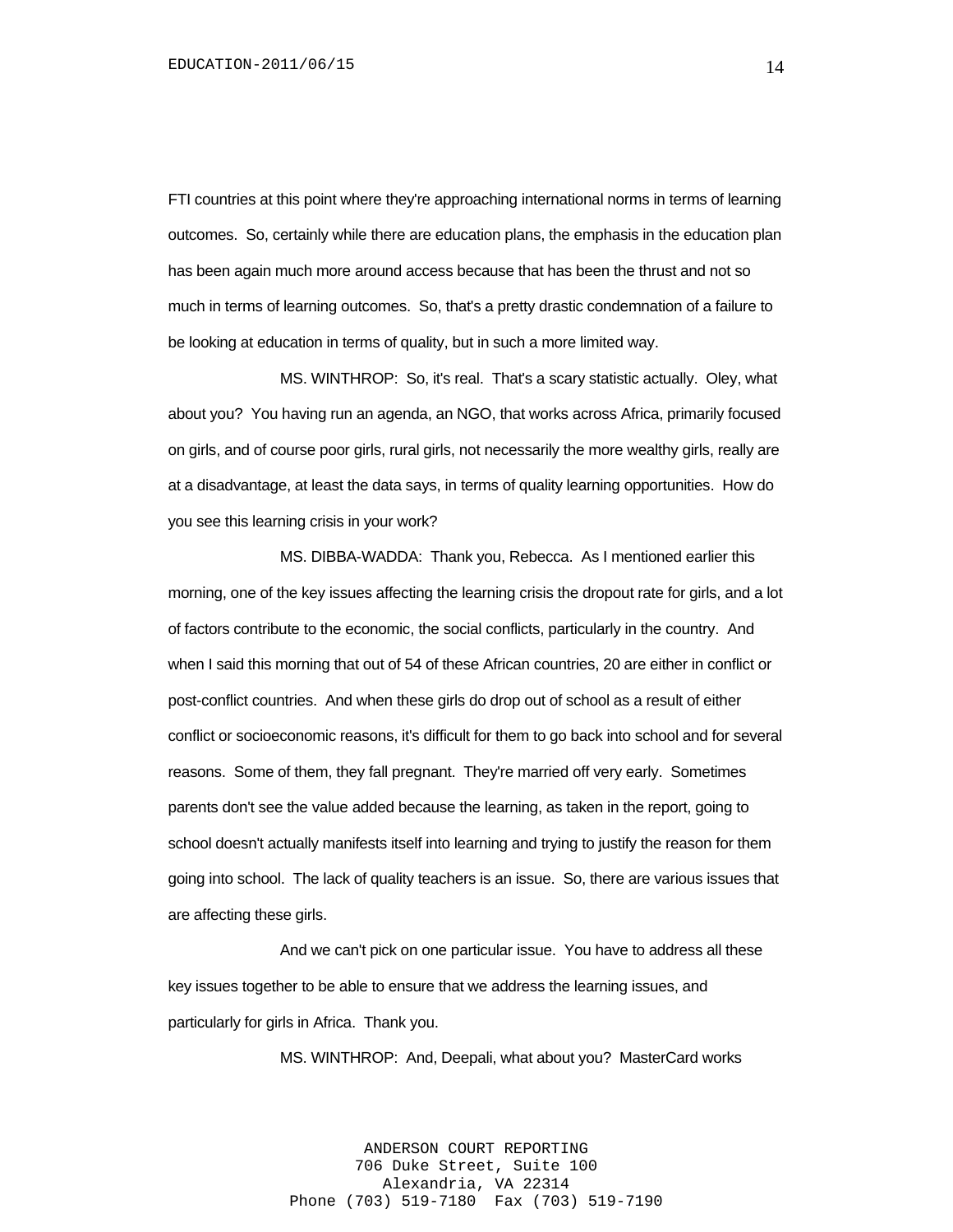primarily in Africa, only in Africa, right? Primarily in Africa, particularly around youth issues, of course. How does this idea of a learning crisis the way Jenny presented come to bear in how you're deciding on grantees and strategies, et cetera?

MS. KHANNA: I think whatever Jenny has highlighted and what's there in the report is really what we're seeing in sub-Saharan Africa. We're definitely seeing a high rate of unemployment among youth, youth who are graduating from secondary education. They are not finding good jobs. They're getting into the informal economies, which are not paying them. So, there's a lot of issues around that.

You talk to the private sector. There's a demand for skills, but the skills that they're looking for is not what these young people are actually getting from the secondary school system. So, you're talking about skills that you were talking about, Jenny, around communication, critical thinking, ICT, et cetera. This is not what these young people are getting in the secondary education system.

So, there's really a need for us to really look at access issues to postprimary education. There's a need to really see the quality of education, and how to really make this transition for young people from school to higher education, to tertiary education, to workforce development.

And also for some of them, there's no choice. They have to become entrepreneurs. So, you know, when you're looking at that space, how are you really giving them the financial skills, the ability to access capital, et cetera?

So, I think whatever is being said in the report is something we experience day in and day out. And as you rightfully said, the call to act -- it's really time for us to act and for us to get all the players around the table to really see how we can work in a coordinated manner, because this learning crisis is really real, and we need to act now. MS. WINTHROP: And, Deepali, just a quick follow-up question. You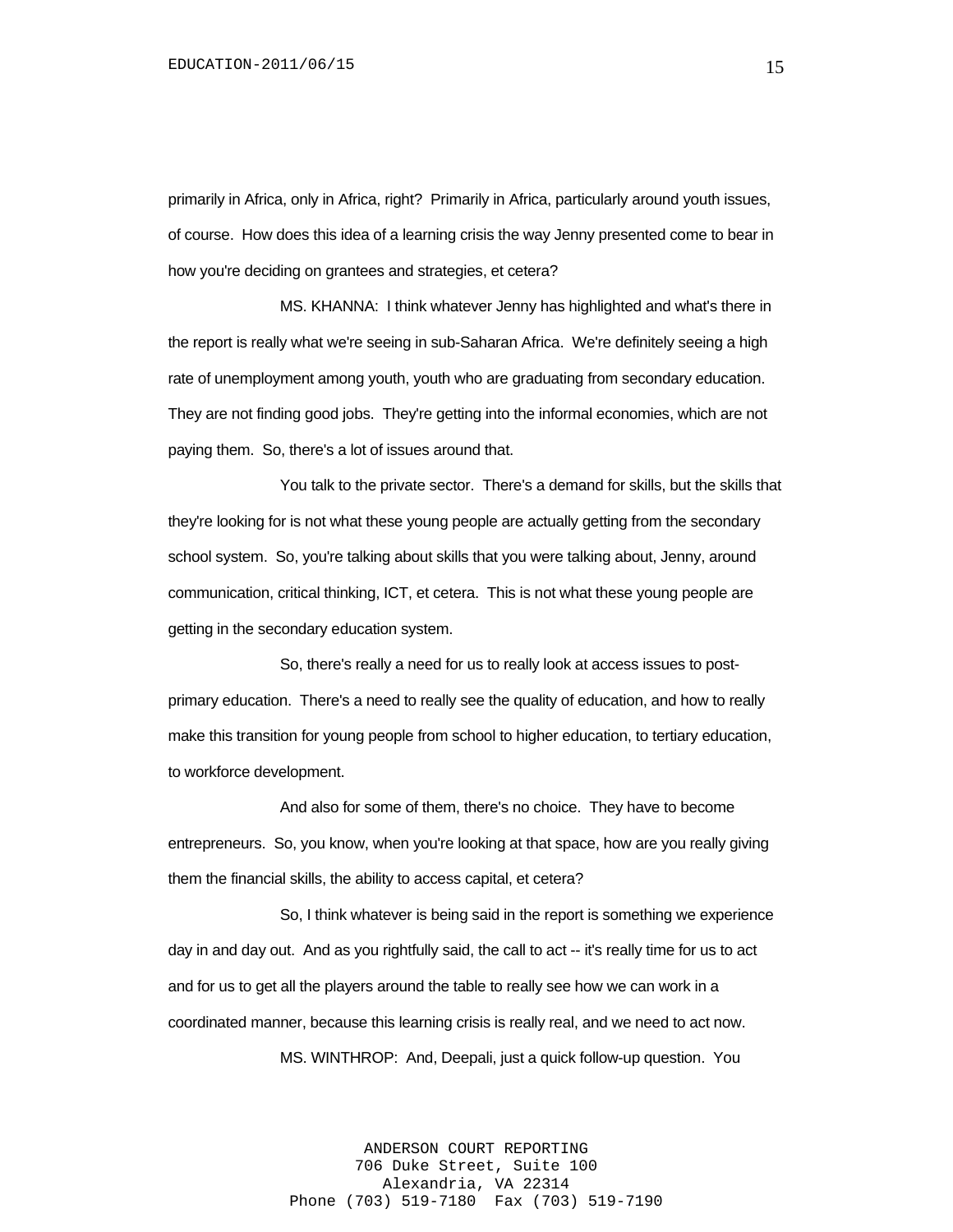mentioned this idea of kids who are graduating, particularly in sub-Saharan Africa, from secondary school, and I know certainly it's a case from some of your work that a lot of these kids need remedial education in order to even get a basic entry level job. And what you talk about is often referred to by corporations as this idea of a talent gap, that there are jobs, particularly in the private sector. Companies want to employ African youth, but they don't have the skill sets in country to sort of staff up their companies.

Do you interface with these, because you talked a lot about sort of livelihood skills and formal economy and informal economy? Do you interface with these types of corporations or private sector employees? And what are you hearing from them, if anything, about this issue, the learning crisis?

MS. KHANNA: In fact, Rebecca, most of our investments are going in this area because we really want to see how the demand and the supply side really come together. So, most of the work that we support in the foundation is probably close to about \$50 million in this particular area through different partners, education to employment in Morocco, International Youth Foundation in Egypt. We have programs with international labor organizations.

We are working with Youth Build. So, there are several organizations, and with all the work that we're doing through our partners, the starting point is really to start with the private sector and really see what are the kind of skills that they are looking for in the next immediate horizon and the long-term horizon? And then going back to the so-called (inaudible) centers or going back to the secondary education institutions, and really having a conversation to see how you could really bridge the gap, and what is needed to really get to the kind of relevant skills that these young people need. And when we're talking about young people, we're really talking about disadvantaged young people.

And so, that's really the core of what we're trying to pursue within the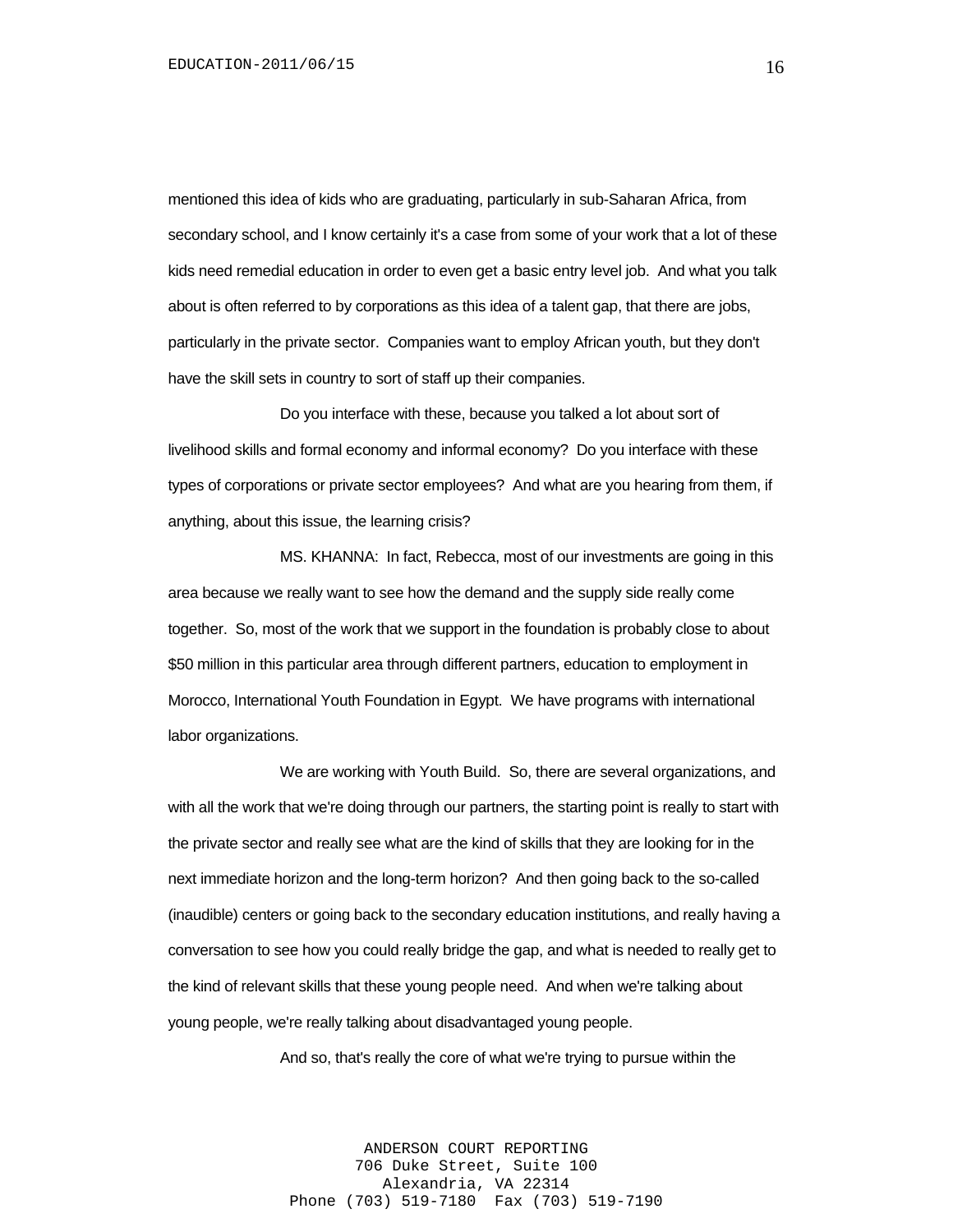Foundation. And we're looking for models that can skilled up. And there has been a fair amount of success, and we got to keep us on this track. But definitely, Rebecca, you're absolutely right. That's where we're focusing.

MS. WINTHROP: And in fact I think you already partially answered my second question to all of you, which is about what you all are doing to address this idea of -- Carol called it an education crisis, which is probably one way to talk about it outside of the education community, but we're calling the learning crisis.

Oley, maybe with you, you've talked quite a bit in past presentations, and I've certainly heard this morning in a separate session, about the wide range of areas of intervention that FAWE does around girls' education. Could you tell us a little bit about what are the types of strategies you're doing to improve learning for girls. And particularly, one of the priorities that was mentioned or highlighted in the report is the big bang for the buck you get in early childhood development. Does FAWE interface with early childhood? If so, what do you do?

MS. DIBBA-WADDA: For FAWA, we are looking at certain areas. Deepali touched on some of the areas that FAWE is already working on. For example, we have the technical and vocational training programs, the TVET. And the TVET programs looking at this is targeting young girls in conflict countries. And one area that we're taking on a study on that is looking at what happens to these young girls when we put them into these institutions? What happens to their children? Some of them drop out of school as a result of pregnancy as a result of rape or early marriages, and bringing them back into the institutional training, or building their skills and knowledge.

What will we do with those children? How do we find a way of getting those kids whose parents are going back to school or going back into learning institutions and setting them up? And getting teachers. Part of even looking at technical and vocational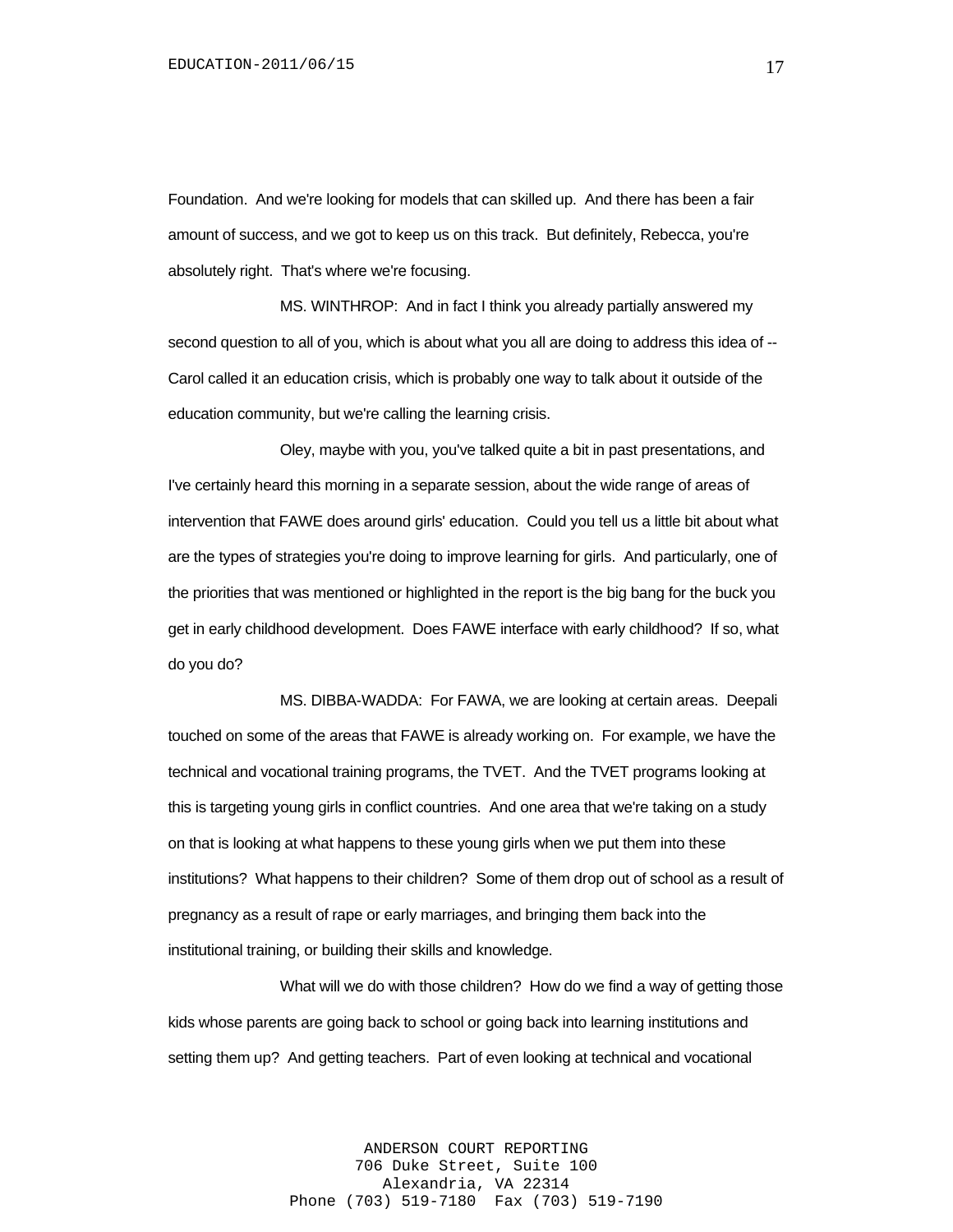education training. Getting teachers to learning that process is also part of the TVET program that we could look in or build that capacity in those areas. So, TVET is one possibility of using as one entry point for ECD, for these young children whose mothers --

And we have reentry policies, again, for girls who drop out of school as a result of being pregnant or being married off early and wanting to go back into the education system. We've been able to convince quite a few government institutions to have reentry policies. So, we would be looking at that also as an entry point for early childhood development but for those children whose mothers who are going in.

And we have mothers clubs as well, so the income generating activities we could use these mothers within these communities and start training and getting teachers involved in those areas.

So, we have at least three or four opportunities that ECD can come in. Thank you.

MS. WINTHROP: And one of the things that struck me in terms of this idea of a reentry policy, I'm curious to hear a little bit more about that. How effective have they been? Has it really enabled young women perhaps who have dropped out perhaps with young children of their own to come back into the education system?

One of the things that we certainly found in the data and the report highlights -- well, this idea of late entry into school. So, if kids start school a bit late, not a couple of years late, they enter primary school, say, at age eight or something. Girls particularly are affected by this because they start late, and then they're squished in terms of they have very few years to complete primary at least because of early marriage norms and various other things that make them drop out more during adolescence. And so, in a way are squished between the late entry and early marriage.

So, is the policy change of reentry, is that actually effective in bringing them

ANDERSON COURT REPORTING 706 Duke Street, Suite 100 Alexandria, VA 22314 Phone (703) 519-7180 Fax (703) 519-7190 18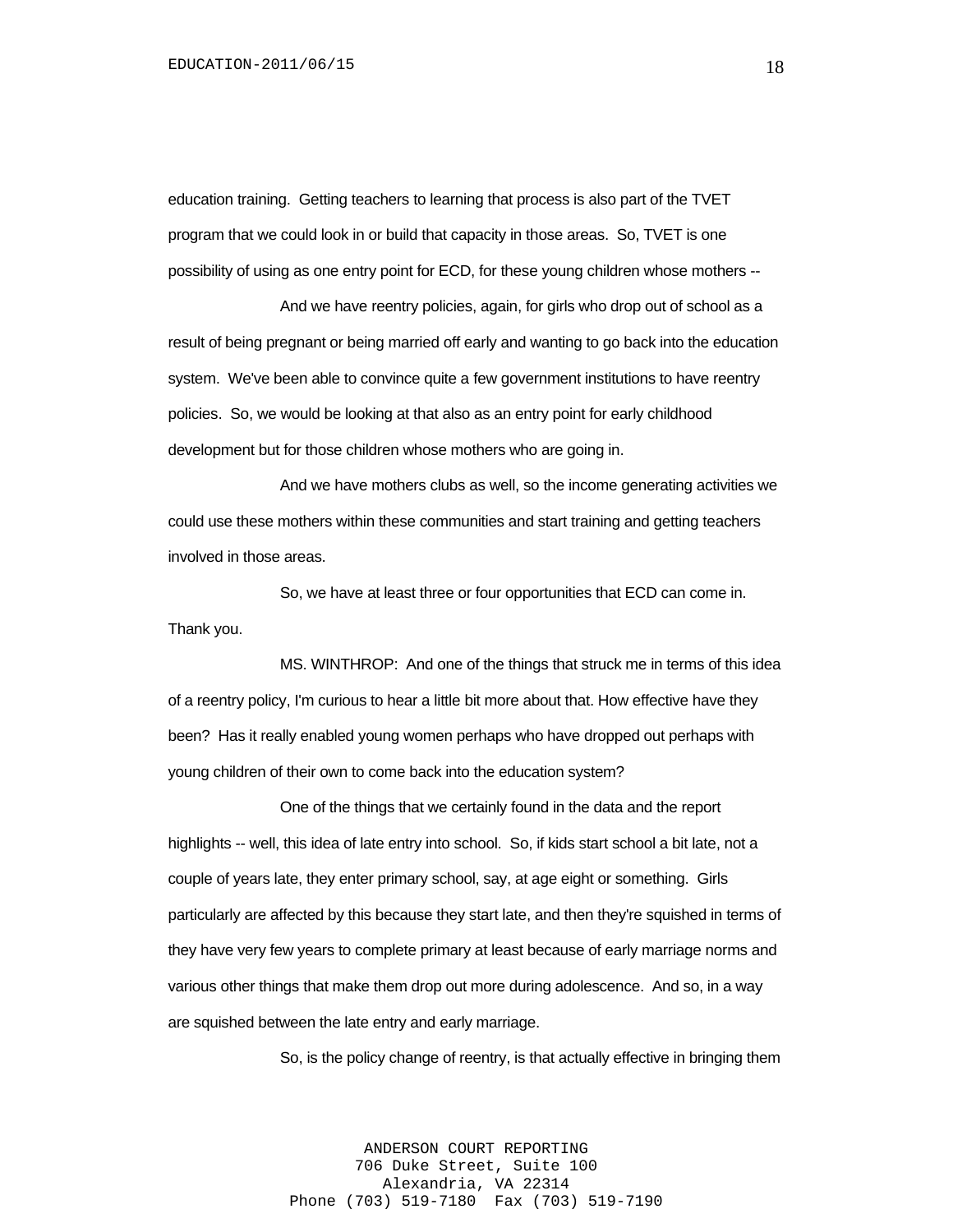back, or is it more of a social norm that needs to be changed?

MS. DIBBA-WADDA: I think it's both, but I think what has happened is when these girls are given a second opportunity, they become more motivated. They become more determined. One example is one of the girls that we have in Sierra Leone, and she got pregnant. She had an opportunity to come back. Her mother was prepared to help keep an eye on the child. And she's so determined. She's become a model for saying: I must make it. I must prove that I can do it.

So, I think that given a second chance or a second opportunity does help to motivate them. There is actually light at the end of the tunnel, so it is working. It helps.

MS. WINTHROP: Carol, what about you? FTI does a lot of work in a lot of countries through its partnership model. I'd be particularly curious to hear the types of things that FDI is doing, I know, across the board, but particularly on this idea of improving literacy and numeracy skills in lower primary grades.

MS. BELLAMY: Well, again, just a reminder. When FTI was launched eight or nine years ago, it was specifically around MDG-2, Millennium Development Goal 2, which was accessing completion of primary.

But over the years, it's become clear certainly to the board and certainly from the secretariat's perspective, and certainly from the country's perspective, that, as you just mentioned, again, as the report points out, you don't even get full benefit of primary without secondary. So, the scope has expanded to include all Education For All.

First of all, the education sector plans now don't have to pretend that they're only about primary schools. You had ministers trying to pour a broader education sector plan into the little bottle called primary school. And so, it can include ECD, early childhood development, although I think, to me, ECD starts in the womb. And I think too much of ECD is seen after the most crucial period, which are the first three years when it's really still in the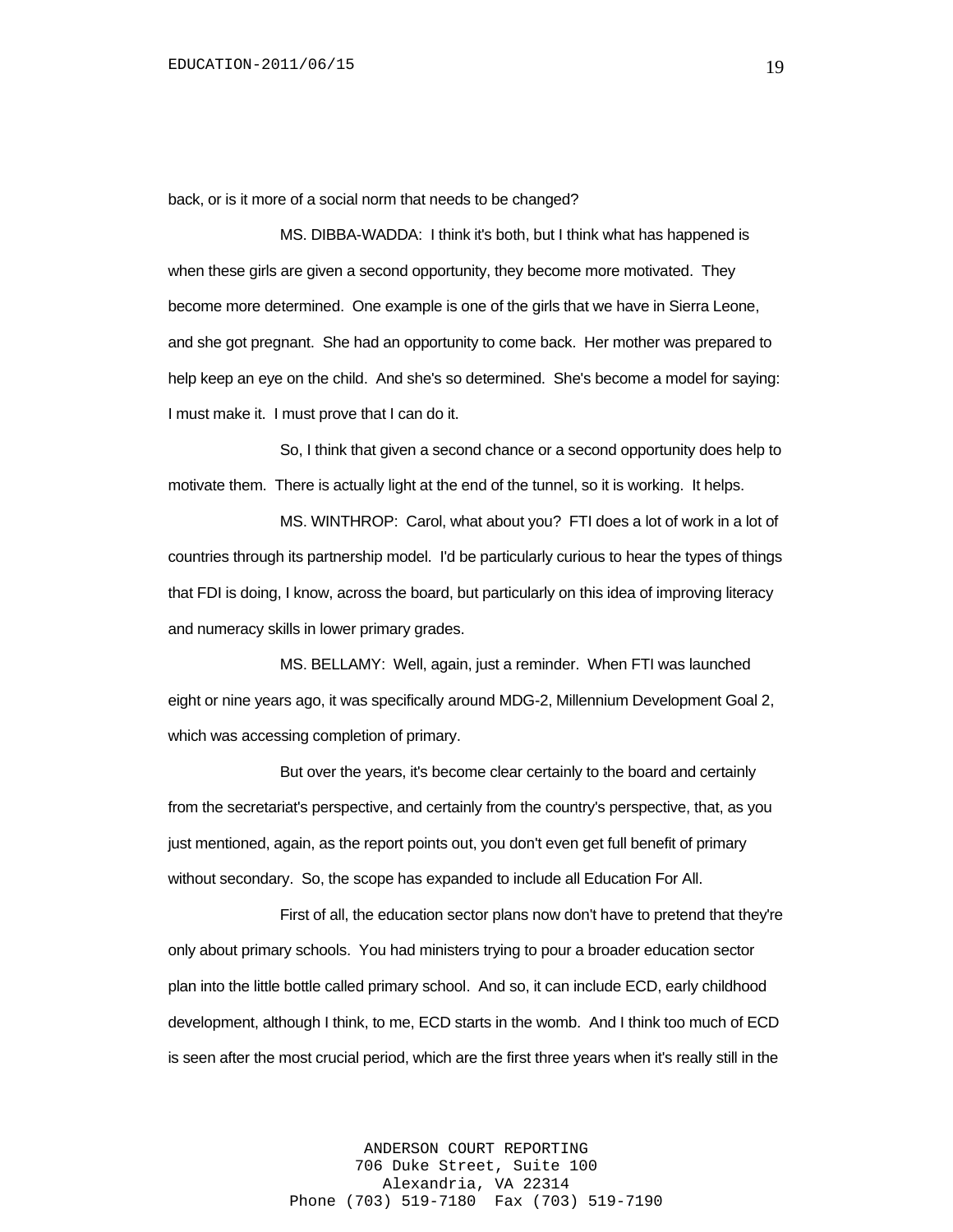family. And it includes other things -- literacy and numeracy.

But a couple of very specific things that FTI will be doing going forward is in the context certainly of the earliest years in school. In addition to the expanded scope is the implementation in the context of these education sector plans of a results framework. And that results framework now will track a range of indicators. In fact, it's started to do that in terms of education plans.

A couple of the indicators are the proportion of students who are reading after the first two years, so that's right in the beginning. And then another indicator will be the proportion of students reading at the end of the primary cycle. And another indicator will be the -- and in fact, there are a range of indicators -- will be instructional time because we know that there's a limit on instructional time.

We'll also be looking at, and we know that what tends to happen is the best teachers are assigned to the higher grades rather than the best teachers in the earlier grades, which is really where you want to get the teachers. So, that's another indicator that will be part of this results framework that will be put into place.

We'll also be looking at mother tongue, although again -- there are challenges to all of these things. I was talking to the I think vice minister in Mozambique who said that they adopted the policy of doing mother tongue, but they then didn't have enough teachers who could teach the mother tongue. And then the question is how many different mother tongues or local languages are there in a country? If it's a single one, like Rwanda, you might be able to do it, but if it's multiple in another country, they're not able to do it.

But in any case, in terms of FTI going forward frankly as of now, this results framework, which is now going to be put in place in terms of all of the 44 countries, we actually are looking at these indicators specifically focused on the early years.

MS. WINTHROP: Thanks. And, Deepali, you started to answer my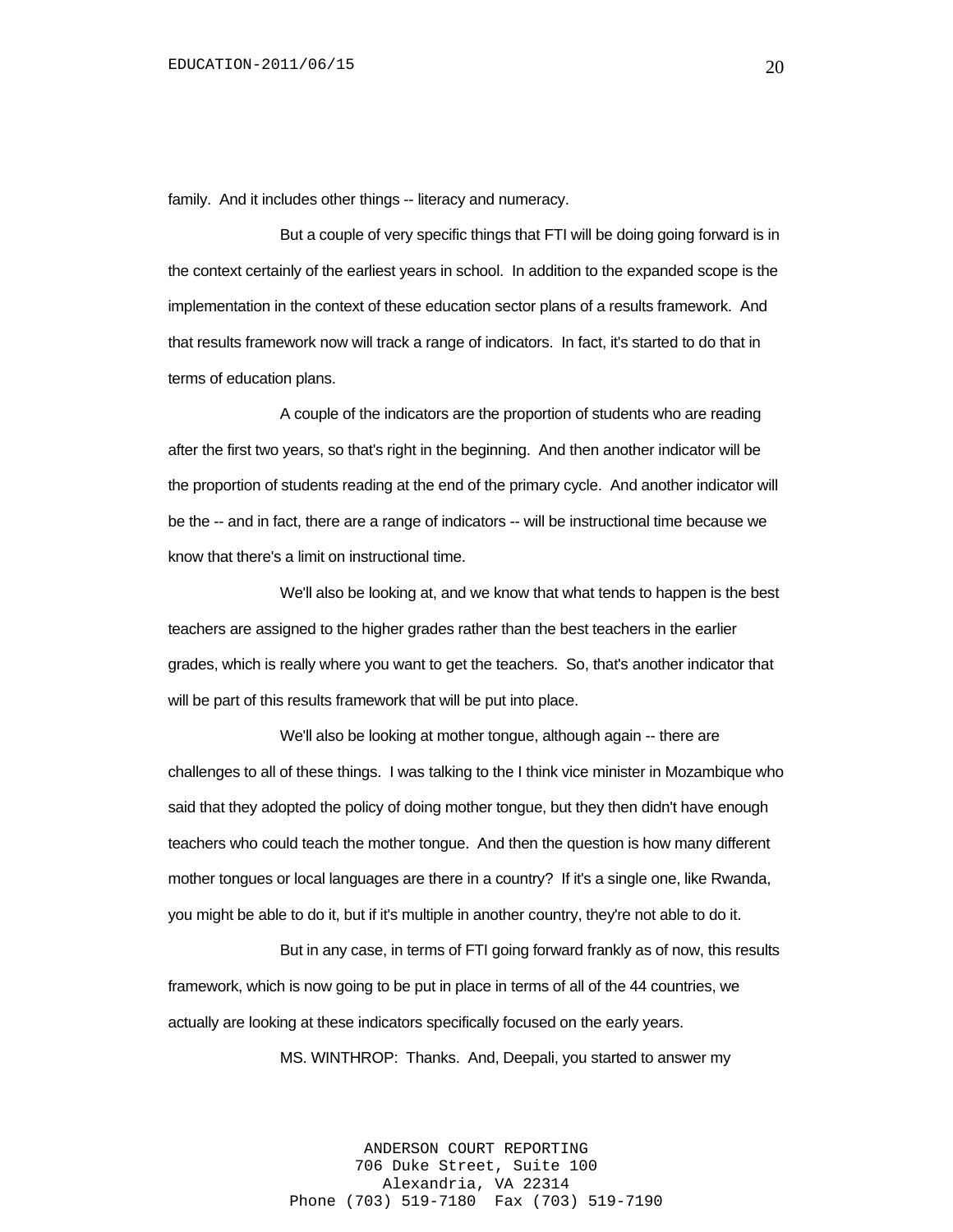question before I asked it. No, I think I asked you a follow-up question that led to that.

But do you want to tell us a little bit about how you see MasterCard addressing some of these issues?

MS. KHANNA: Again, at MasterCard, we're really focusing on the postprimary because we do feel that, at least when we started looking at the whole area of youth learning two years ago, we did feel that people were talking a lot about primary education and basic education. But nobody was really talking enough about post-primary education. So, that's really what the focus of the foundation has been.

And within that, we really are focusing on three thematic areas. We're focusing on continued learning, which is really about providing access and quality learning at the secondary education level. The second thematic area, where we'll be focusing as connecting to markets, maybe really looking at the demand side of things and really getting development skills to young people. The third area is supporting entrepreneurship. And as I said, the whole root cause of the issue right now as you look at the whole learning crisis, is that if kids do -- the assumption is that if the kids are going to complete primary education, how can we as a foundation support them to make that transition into post-primary, which is going to be relevant, meaningful, is going to bring about the results that at the end of the day we want these young people to be productively engaged in all that they're doing, living with dignity.

So, if that that's really where we want to be, how do we address all the issues that go around the young person making a transition at a social level, an economic level, and whole support from within the community, the protective mechanisms that these young people need?

So, that's really what we're looking at, and that's where we are going to be spending all our energy over the next two years at least.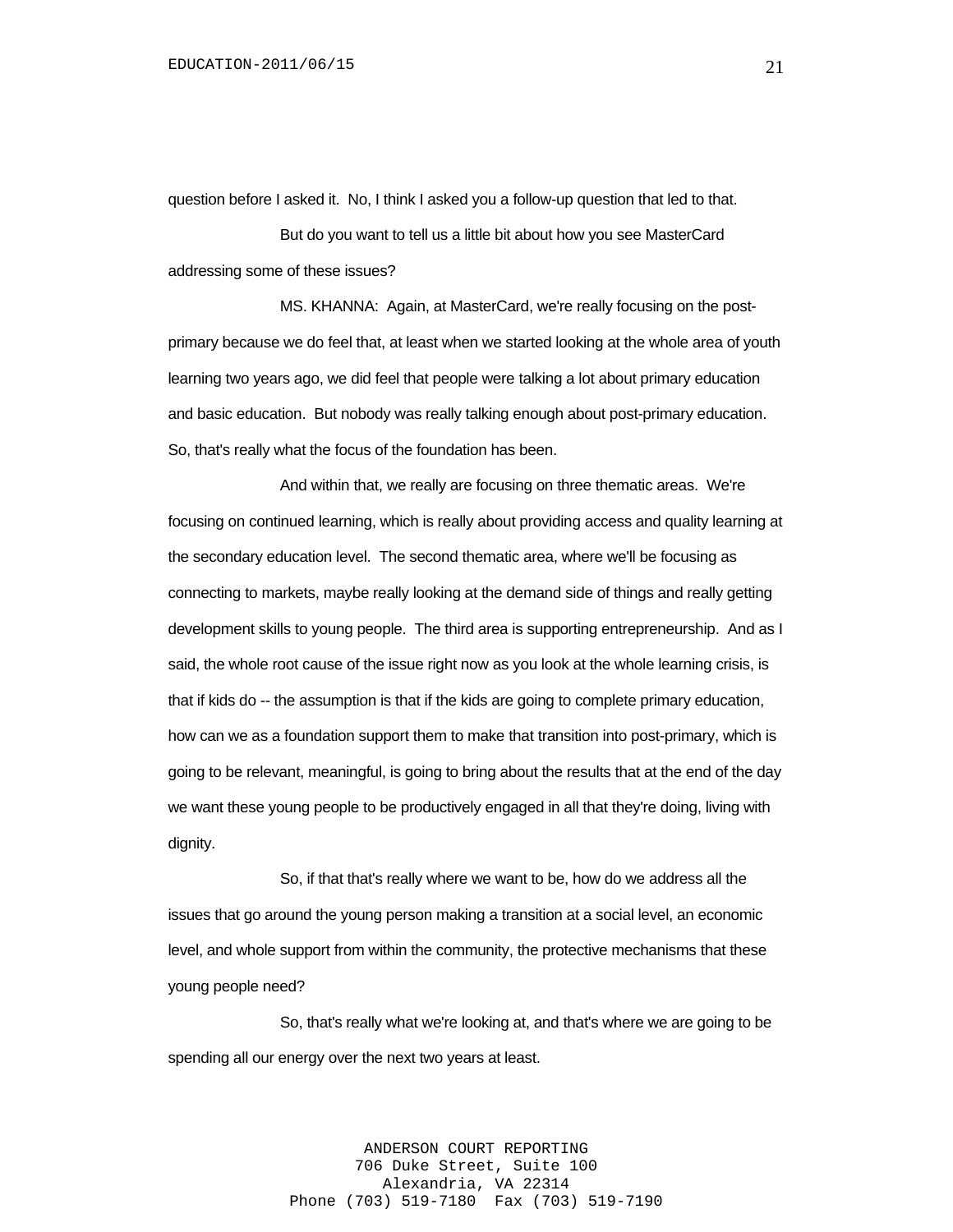MS. WINTHROP: Thanks. And then the final question to all of you before we open it up and have a discussion with folks here, is, it's very easy for us as Brooking -we do research. Many of you have participated in this particular report. We put out recommendations. We have a call for a global compact on learning, which in our think tank bubble, we hope can help galvanize a whole wide range of actors to work better together, a broader framework, which can help, particularly speak outside the education community and raise education on the global priority agenda.

And then we don't have to necessarily do any of it because we are think tanks. We're not operational. We don't fund things. We don't implement, et cetera. We're busy, I guarantee you. We're not sitting around all day doing nothing, twiddling our thumbs.

But a question for all three of you who are very much engaged in the operational making things happen in the education world. How realistic is this Global Compact on Learning idea? Do you think it really can serve to galvanize a wide range of actors? So, not that everyone's doing the same thing, but at least we're working much better together and having a few core messages and complementing each other's work.

Carol, maybe we'll start with you because you have a great purview at FTI, but also you have quite a bit of experience running UNICEF and various other agencies in this type of sort of agenda setting work. What do you think? Yeah. Realistic opportunities that we should seize upon? Big challenges we haven't thought of?

MS. BELLAMY: Well, I actually think we -- we is the broad we -- have learned a lot. Four years to 2015, we all know we're not going to meet a lot of the goals. But I think we've really learned a lot, and there are some really good lessons out there and some good practices. And there have been a lot of good actors out there. And there are examples, and we actually know what should be done in a lot of cases.

The drumbeat about learning now is getting louder and louder, and that's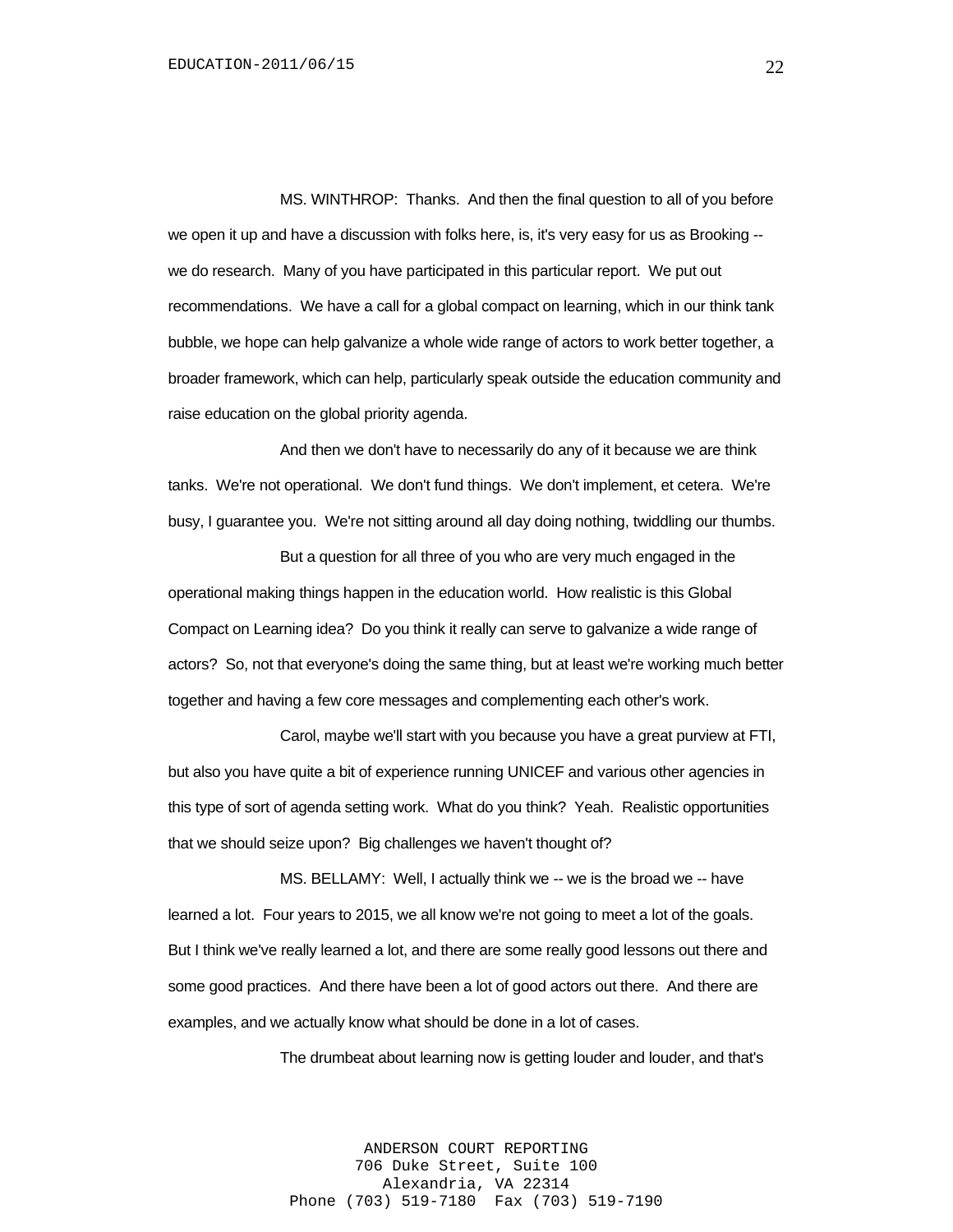good. This report is another very strong -- it isn't just a report that says do something; it offers some suggestions about what to do. We're working better together. We could all work a little bit better than we are working together, but I think that's even improved.

But I think the consensus is really built now around learning, which really took a while. It's been 20 years and it's all been focused on access. And it's really only recently we've put in the context that the idea is, well, access is great, except they're not learning anything. So, I think there are examples out there. We can build on the work of a lot of them -- the new USAID policies, work that DIPIT has done, this work.

FTI is not about implementing. It is about a partnership, and it's building and it's the robustness of that partnership, and that partnership has to start with the ownership in countries themselves. And so, again leadership plays a critical role, and we are really missing that leadership right now. But I think in terms of what to do, we know a lot better now what to do and how to do it, and we have to get about doing it.

I think your emphasis on information and data and monitoring and sharing that is critical. I think we've had uninformed actions, and we now can be better informed in terms of action. So, it really is accelerating. It's working closer together. It's sharing information. And we can do that better, and we just need to get about doing it.

MS. WINTHROP: Deepali, what about your thoughts? I'm particularly interested to hear from a foundation perspective. Well, just to give one example, in the U.S. philanthropic foundation giving, education in developing countries gets very little versus health in developing countries, which I think gets roughly half the sort of financial support for international giving, and education gets five percent or around there of international giving for foundations. Now, MasterCard is a Canadian foundation, but to me it just highlights the need for greater leadership, more investment from private sector actors, including foundations.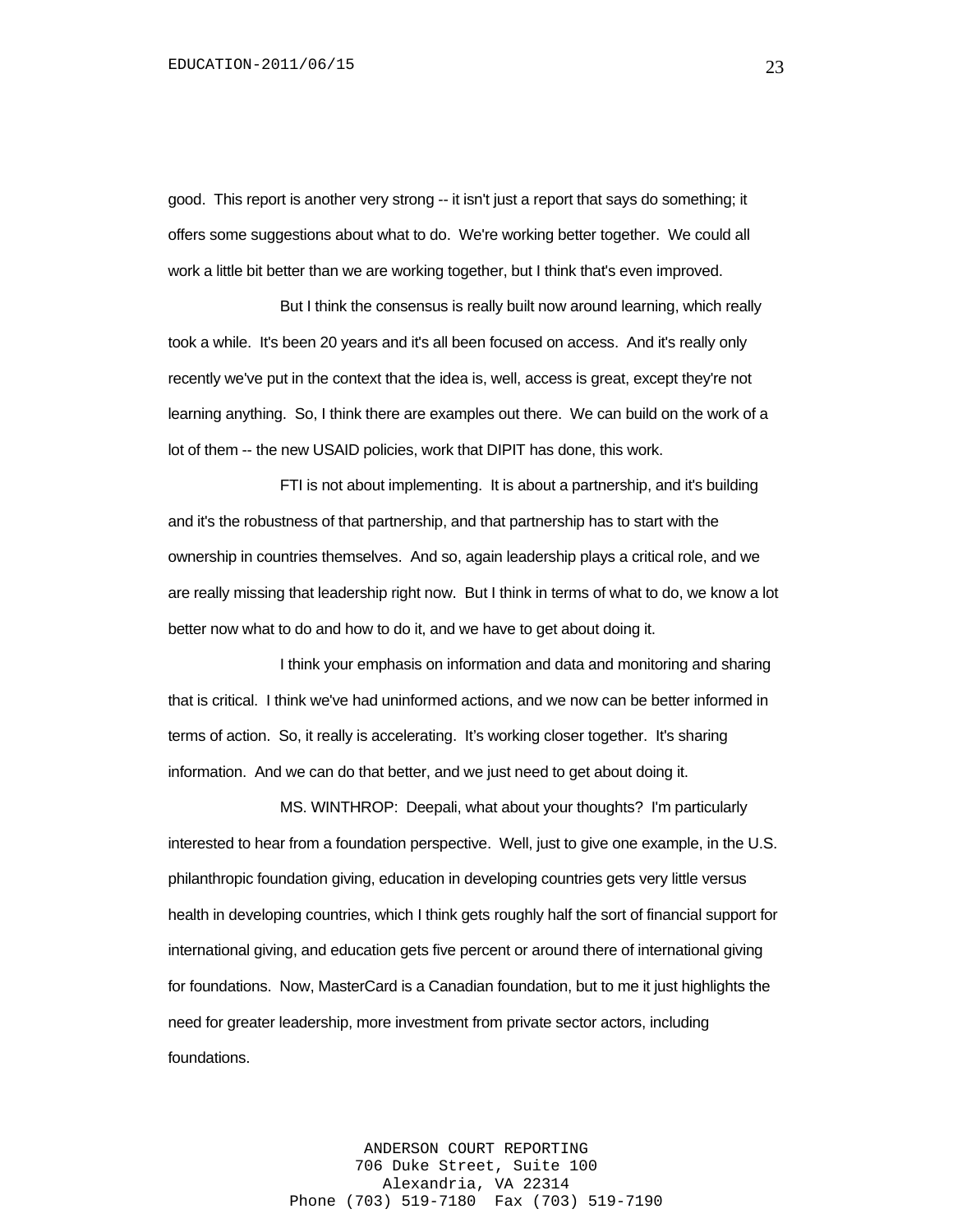MS. KHANNA: I think this report has really got the wider community within the foundation world and the private sector together. We do have an international education fund group, which is looking at this report and the outcomes of this report very, very seriously. In fact, they've been part and parcel, quite a few of them, as this was being developed. So, I think whatever is being said in terms of the actions that are needed, there is alignment. And I'm hoping that, you know, the Education Funders Group would be really working together so that, you know, we really are going to be making the right investments so that we can see the results that we really need to see.

And what Carol said, which is very important in terms of the monitoring evaluation systems. What are we learning? How are we learning from our mistakes, or how are we learning from our successes, is critical because I think all of us are trying to make a dent, but we're not sharing enough. We're not kind of informing each other about what's happening. So, the International Education Funders Group is one such group, which definitely is going to help us to get together.

The second being within the FTI now that the private sector and the foundations do have a seat on the board, and we have Lynn from Hewlett who's representing us. There is going to be a lot more alignment. There is going to be a lot more coordination, because I do think in the past, within our world as well, there's been quite a bit that's been happening. We haven't necessarily been keeping each other informed. So, there is going to be more of a like-minded, minds coming together, seeing what's working, what's not working, engaging a lot more with civil society, engaging more at national level, regional level, to really see what should be our priorities, how can we align what each of us has been doing in the past, what can we build on.

So, I'm really hoping and I'm quite confident, and that's why the MasterCard Foundation has been involved in this journey over the last six, nine months, even though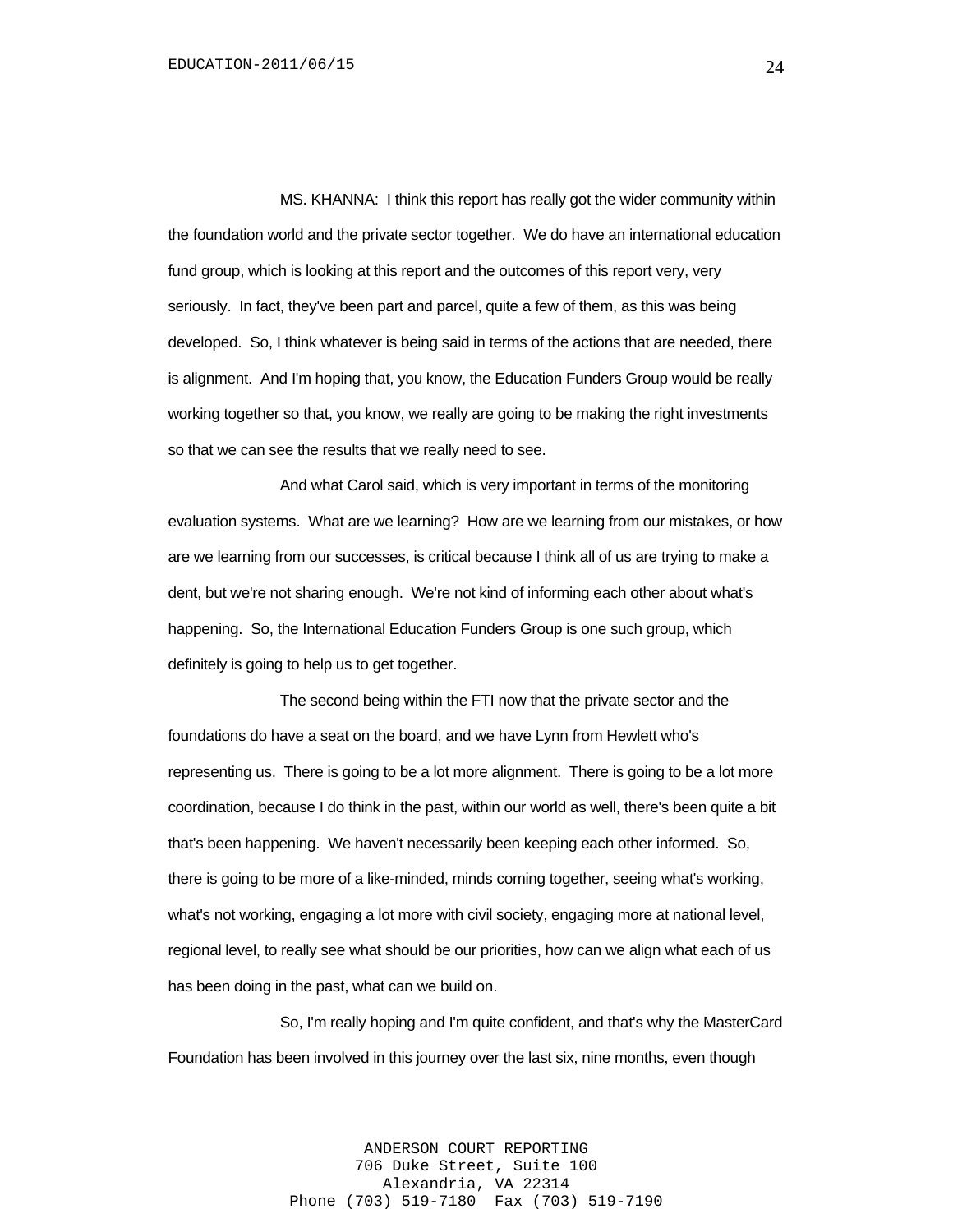we've been in Canada and haven't been able to be part of most of the discussions that have been happening here. But over the phone, there is a lot of commitment, and there's a lot of support in making this happen.

And thank you so much for doing this excellent piece of work. I think this report is really something we are very proud of being a part of.

MS. WINTHROP: Thank you. Thank you, Deepali.

So, Oley, what about you? You interface with ministers of education in Africa on a daily basis. And ultimately at the end of the day, governments in developing countries have to take this agenda on. There's absolutely going to be no other way. They are the actors to champion this if this type of change is going to happen. What do you think? Is it feasible? What are the big challenges out there? Opportunities?

MS. DIBBA-WADDA: I think there is already an awareness on the importance of it. I think the report, we have all contributed, and the key actors that have played a role in this know what the issues are, and that has been reflected in the report.

I think for FAWE, one of our strengths is that we are one of the key organizations that work specifically with the ministries of education. And over the years since we established, we've built that trust. We are not seen as a threat. Usually civil society and government organizations see themselves as conflicting or they see themselves as threats. And we've established that trust with them. We sign memorandums of understanding.

So, the key issues that are on the ground, we are key actors on the ground on these issues, and we have a platform that we can share some of these learnings and highlight the key issues. And I think what is important is that we've come together and have a common voice. And we've been walking the talk, and we need to continue walking the talk and hammering this in.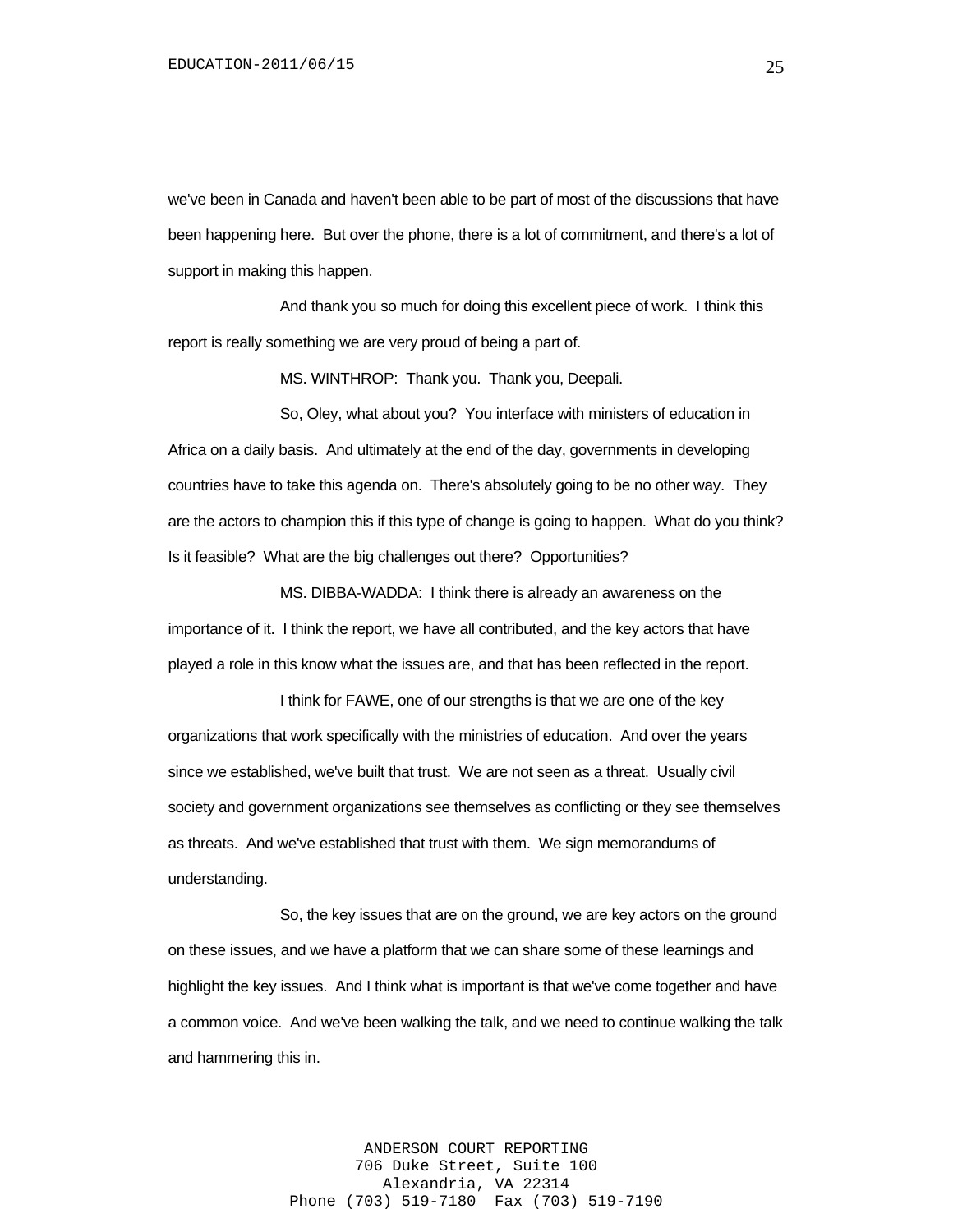And I think they're aware of it, but we need to continue to hammer it. And the opportunity that we have as FAWE sitting in quite a few platforms and forums. The report is, I think, is a key strategy for us to use to share in those audiences. I've already started doing that anyway. Thank you.

MS. WINTHROP: Great. Thanks to everybody. I think we have a little over half an hour to open it up to discussion questions. So, why don't we take several questions at a time? Are there people who have questions? Let's take a group -- one, two, three, four. No, no, I'm sorry, the gentleman in the back with the lovely floral -- it's not quite floral. Yeah.

MR. LLOYD: Thank you. Good morning. I'm Mr. Lloyd. I'm a public school teacher from Maryland. Two of our speakers made emphasis on the modern language and linguistics as a good tool for communication and improving kids' performance in education.

Now, the concept of mathematics and science are basically English, and we're using terms like gravity, square root, cube root, kinetic energy, all in the English language. So, how can we make these terms and all other scientific terms and mathematical terms very simple for the kids so that they can understand more of the concepts and not only the language per se?

Now, if we have to translate that in different kind of languages, like Chinese, Japanese, Swahili, or Spanish, whatever, I'm sure this would create some sort of confusion. And the commonality of this is that we have English for kinetic energy, and English for cube root, and all of these things.

So how can make these things very simple for children to understand the concepts and not just the language? Thank you.

MS. WINTHROP: Okay, thanks. Yes, you, the green scarf, yes.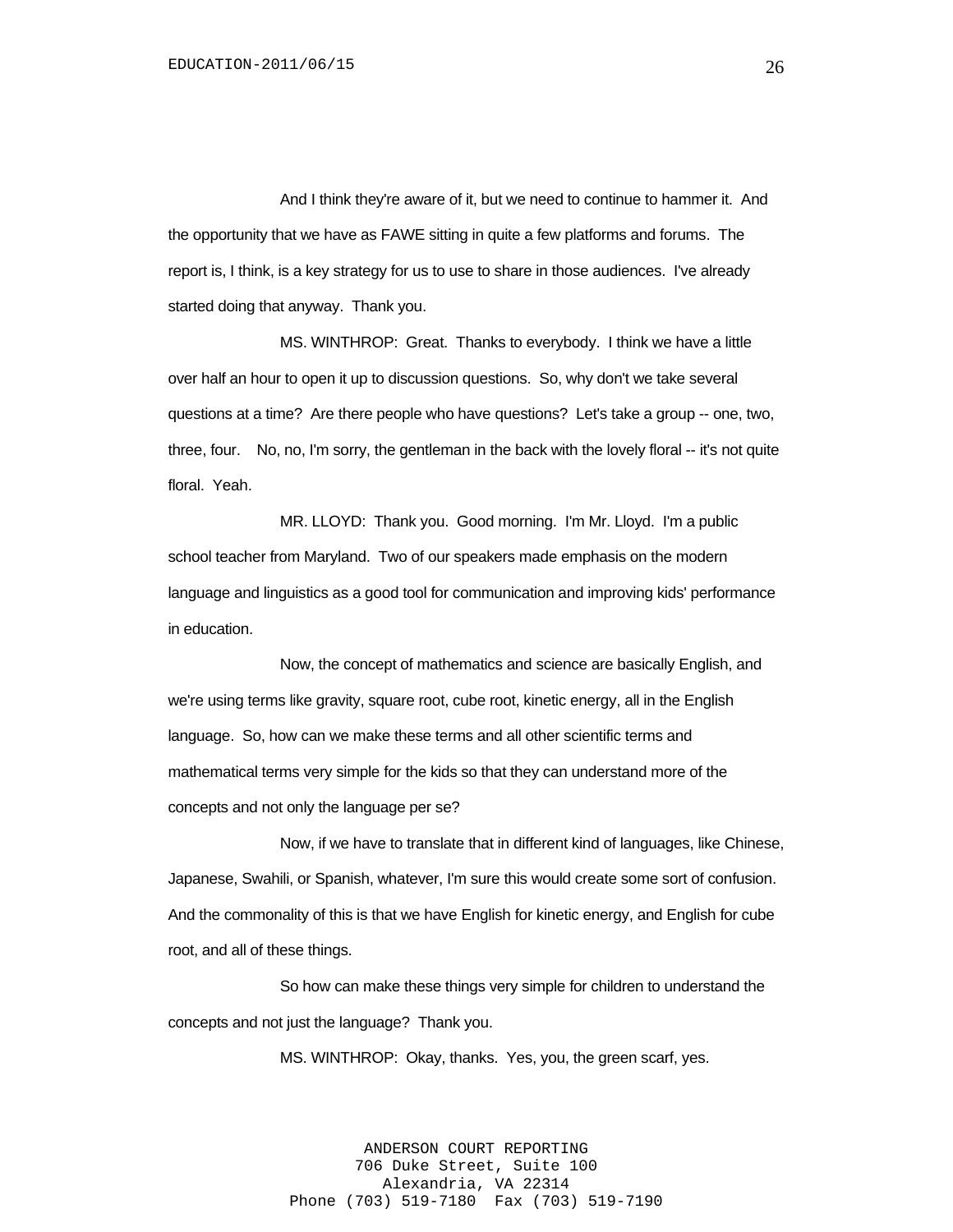MS. MICHELLE: Hi. My name is Sonia Michelle. I'm director of U.S. Studies at the Woodrow Wilson Center. Several of the speakers mentioned the need to link education to other realms of policy. And one of the things that I've been working on is immigration and understanding that women now comprise at least half of worldwide immigration. And often these women are mothers. So, I'm just wondering what impact the absence of mothers of these young children has on their actually attending school, going to school and so forth. Oley mentioned mothers clubs. I wonder if there are other initiatives like that and whether the absence of mothers is actually interfering with these development goals.

MR. CLEASE: Thank you. Steve Clease from the University of Maryland. I think it's a very important report, and I think it is important that we move together much more than we have.

I have a comment and a question.

My comment is, in terms of learning, I hear a little bit of a move beyond basic literacy and numeracy, but I don't see it taken seriously. Beyond math and language, we want our children to be critical thinkers, to do high order thinking, team work, cooperation, solidarity, peace, tolerance, humility, curiosity, courage, resilience, democracy, citizenship. I could go on.

But I elaborate like this because we don't literacy and numeracy alone, and we need to pay attention to these other issues or else learning for all becomes testing for all. And it just tests for literacy and numeracy, and we spout something like critical thinking is one additional area. We need to think about what our children learn. That's my comment.

And my question is I think there's something to be said for all of us trying to move together in the same direction was the way it was said. But even with the research we have, and we have lots of research out there, there is major debate, debate about even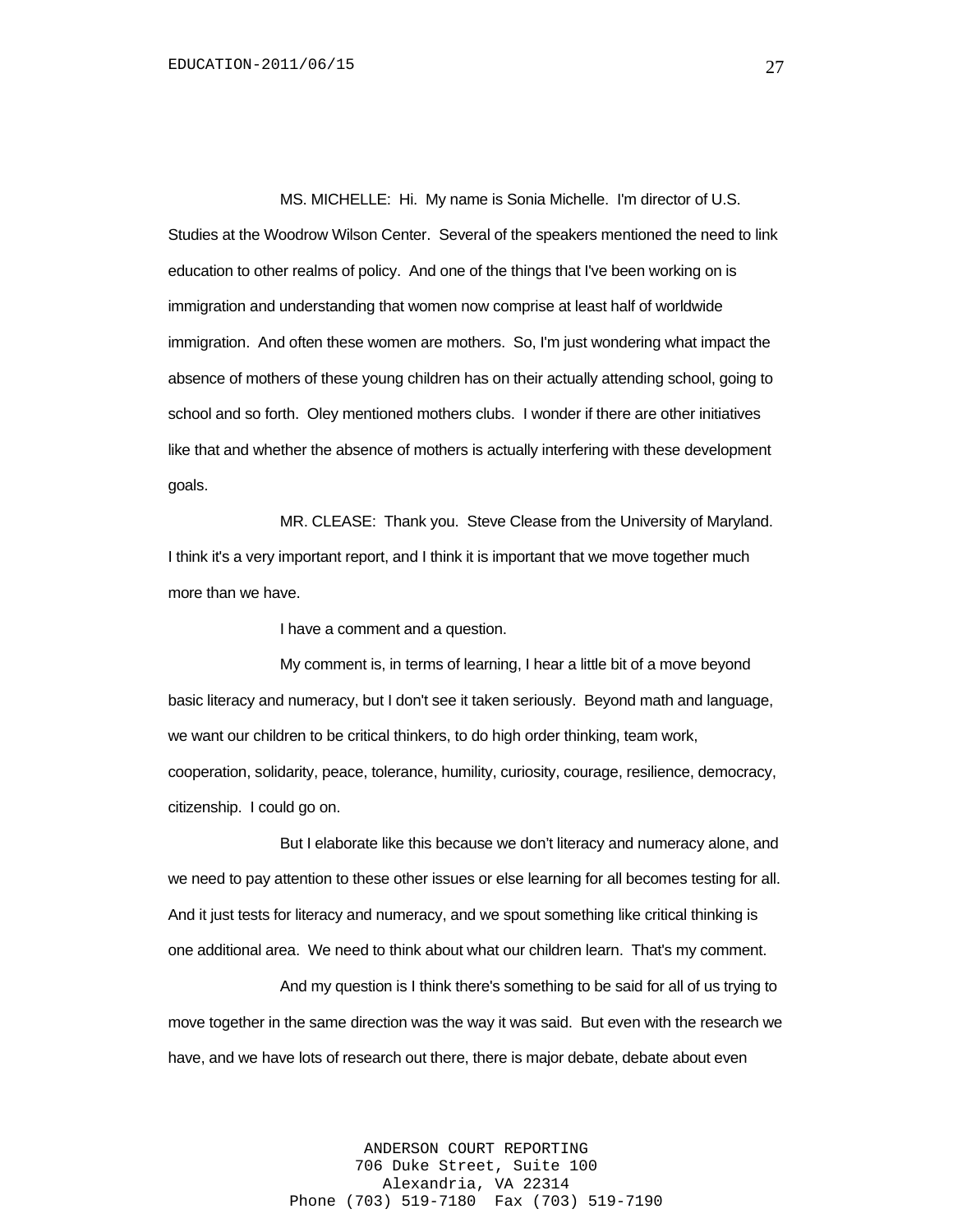things like how best to teach reading, the debate about what educational outcomes are important, about what skills are important for jobs, about what education is needed for citizenship, about governance, about public versus private.

And I wanted to know to what extent have you thought about how to bring debate centrally into this compact? Thank you.

MS. WINTHROP: Great question. And one more in the middle on this side at the back.

MS. HOCHAR: Hi. I'm Jubelyn Hochar from the International Center for Research on Women. I had a question and a comment.

My question was, I wanted to congratulate you for a wonderful report, and I really appreciate the emphasis on solutions in terms of the strategies laid out. And that's great. But I have been wondering whether you have some thoughts on why it is that we are where we are. Why is it that education, which was seen as the magic bullet for development, is not on the agenda in the way we would all like it to be?

And I was wondering whether Carol's comment about the second MDG being dumbed down it perhaps worth thinking whether that was actually a bad strategy, whether that actually led to sort of this false sense of achievement that isn't there, or is it that we haven't been really looking at the macro level enough? I mean, if we look at the East Asian successful economies in terms of health and development, why is it that those countries realize that investment in education was going to lead to success, and why is it that countries currently are not realizing that? Are we not following that model anymore? What happened? Did we abandon that kind of investment? And is it possibly that we have too many failed states now?

And to Rebecca's point that states have to take this on, governments have to take it on, I'm actually wondering whether it is realistic to think that governments will now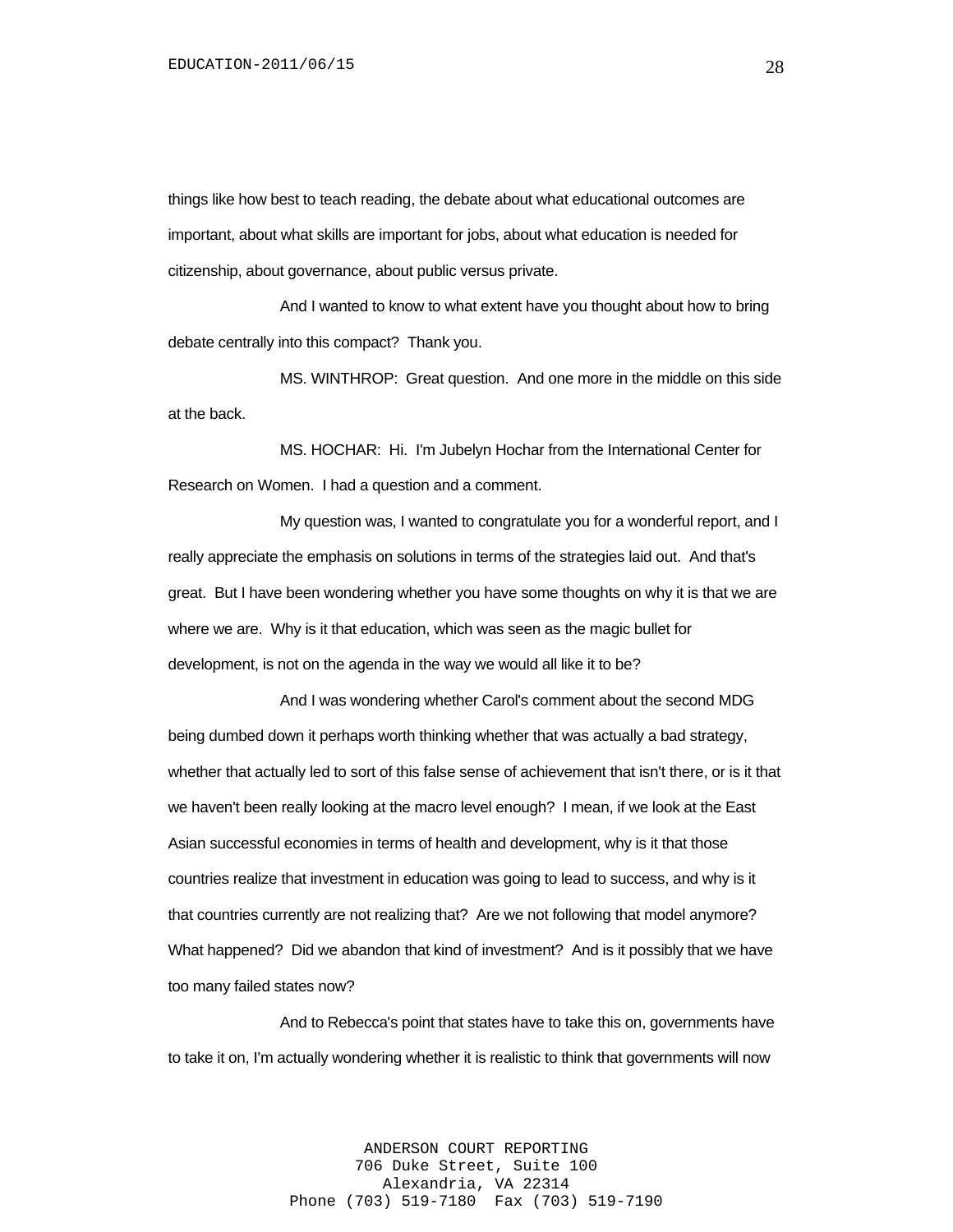take this on in the way that they need to. And really private sector investments in very different models, given that we are in a global economy, that private sector will have to actually what private sector has been doing all along. The governments bring students up to a certain point, and then private sector gives them the training once it absorbs into the job pools.

We are finding that working with GAP, for example, we're helping them develop training models for garment workers in factories that can be scaled up. And it's really now becoming a private sector initiative that's going to have the talent pool that Deepali thinks that it needs.

So, just one question about the reasons for why we are there, the macro level reasons, and whether it really is going to be in this global economy more of a private sector. And I'm not saying that governments won't play a role, but much more of a private sector role.

MS. WINTHROP: Okay, thanks. Jenny, why don't we start with you? Maybe not every last question, but some of the questions you feel comfortable asking, and particularly I think the question that Steve brought up about -- because you did offer the report, and you saw firsthand the debates that were there. But this very interesting, I think, idea of how to bring debate into the process?

 MS. ROBINSON: Great. I guess just very briefly to first respond to a schoolteacher from Maryland -- I'm sorry; I didn't catch your name. I can't answer all of the challenges and practical constraints around mother tongue-based multilingual education and, in fact, I know we have some experts here in the audience. But, in fact, the research that I've seen talks about ensuring access to mother tongue language in the early years, and that then the ability to transition either to the official language or to bilingual education when the curriculum gets more sophisticated as you mentioned. Again, that's not to say that even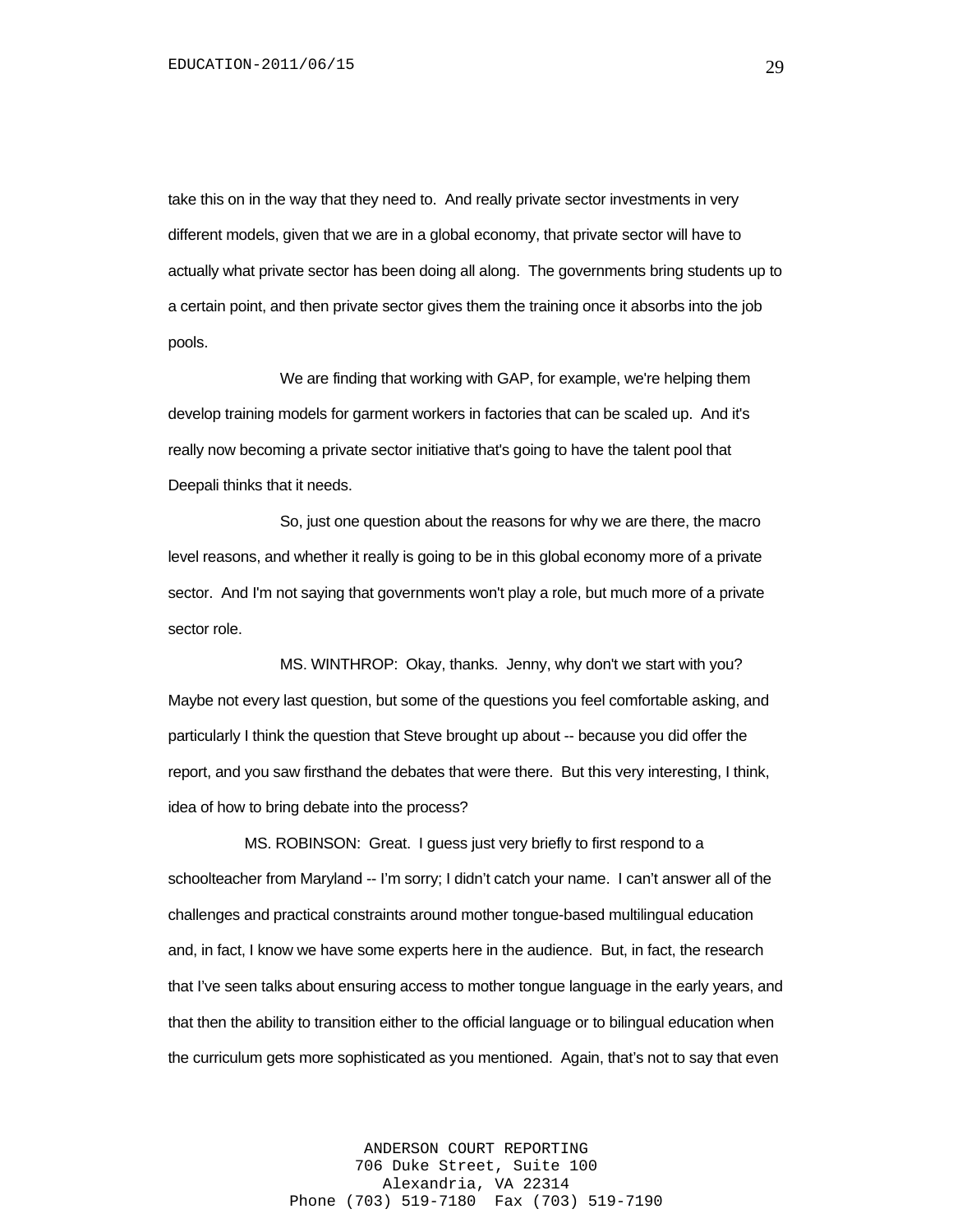in the early years without its practical constraints, but again, the research shows that where there are costs involved, the startup costs, the savings that are accrued later on significantly outweigh those initial costs. It's more expensive, obviously, to have kids dropping out of school or not learning in school and some examples around the world there.

On Steve's point, very well taken about we need to ensure that we're not just focusing only on literacy and numeracy. You could see maybe some of the same mistakes being made and ten years from now we're having a similar discussion, talking about how we reduce the agenda to particular issues. So I think that's well taken, and I think the report does make the point that these are not the only skills, but they've shown to be the basic, fundamental, building blocks for some of these higher order skills. That being said, critical thinking, for example, other life skills that you mentioned, analytical skills, are absolutely fundamental. And I think there are some good examples and models out there, but a lot that we just don't know and that we might not have the same evidence base that we have in other areas. And so that's where the global compact, for example, would call for more research and more discussion and more scaling up these models. The annual survey on education report, ASER, in India has just recently included a question in their annual survey that gets to the issue of critical thinking skills; so examples like that that we can learn from so that it is just not about literacy and numeracy as you said.

On bringing debate into the global compact, I think I was remiss by not saying that I think the overall intention of the global compact, as I said, is to catalyze and sustain collection action. But it's also to stimulate debate and conversation that I can definitely attest to the fact that there are a wide variety of opinions about how to teach one's child, from my mother's group in Dumbo, Brooklyn, to the many of you that I converse with on the phone and talk about education globally. So we need the space in the room for that conversation, and I think we need to ensure that that remains front and center in the global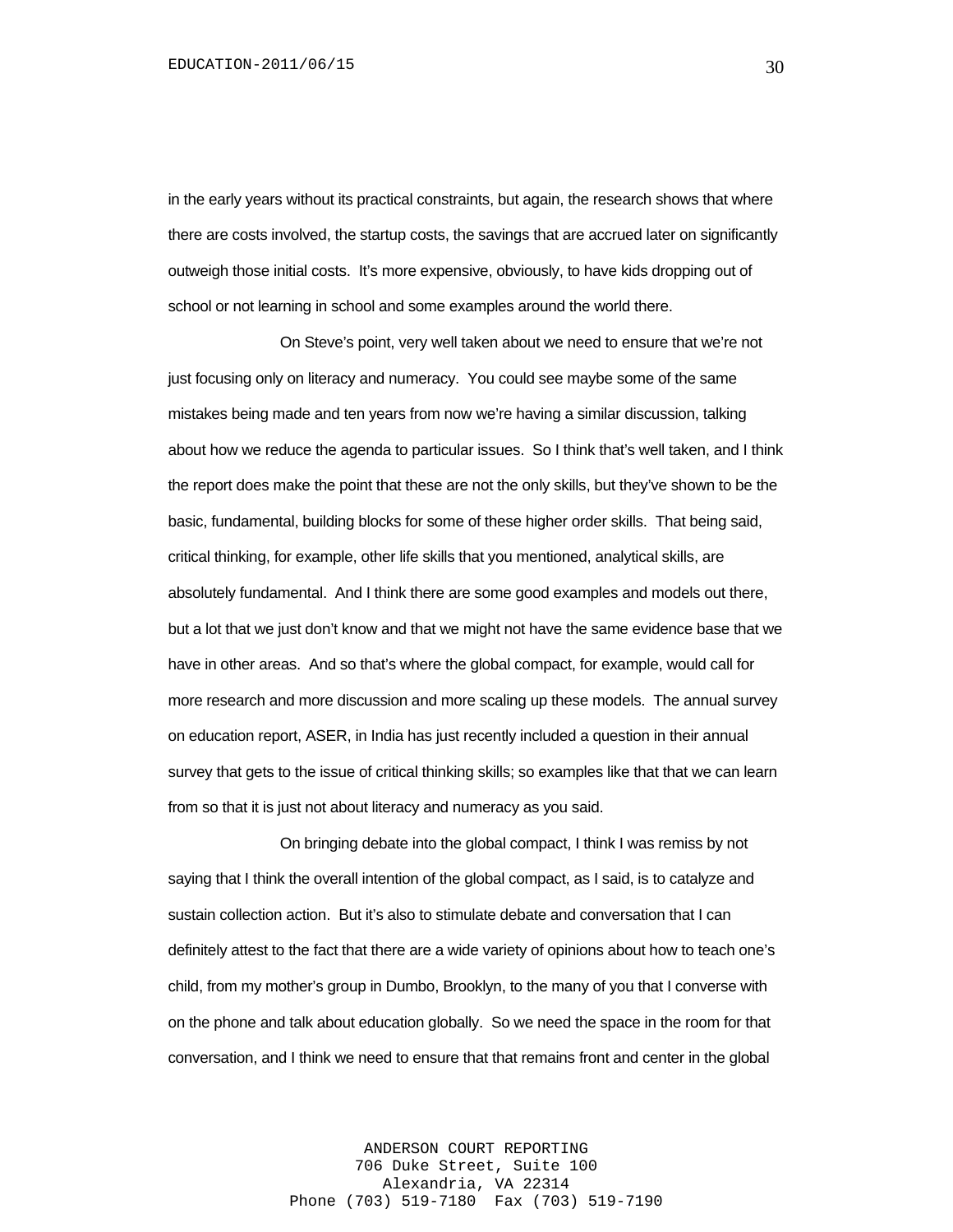compact.

And just very briefly -- I don't want to take up too much time -- on the point about why we're here. I would be very interested to hear from the panelists on that question. I would just briefly say that first I don't want to forget that there has been great success in getting kids into school. In fact, people claim the Millennium Development Goal number two is the closest to being met. So I think that shows that when you do unite, come together, have collective action, that we can see achievement, we can see movement. And I think that's sort of a rallying cry for us to ensure that we might not have one comprehensive agenda that everyone can sign up to, but at least we're doing a better job as an education community and involving the many other communities to ensure that we are united and speaking much more with one voice.

And lastly, on the conflict piece, I think you're absolutely right that it's only been recently that conflict has been brought into the fold of education, that it hasn't been part of the education development conversation -- conflicts of humanitarian issues. We don't deal with conflict. And then on the humanitarian side, education's a development issue. So we don't talk about education. We talk about life-saving interventions. And so I think we're now finding ourselves at a point where in many cases the vast majority -- at least it's not a significant number -- of those out of school are in these very countries that have sort of fallen through the cracks through the years.

MS. WINTHROP: Carol, what about you? Especially maybe the -- well, any question you want to answer, but especially the "why are we here?" question.

MS. BELLAMY: Well, I do think there are mixed signals as was just pointed out. In fact, we suffer from a perception of success in some ways. The point, which has been made several times, which is the perception is among the Millennium Development Goals -- and remember, that really is -- that's a political agenda. The EFA was largely an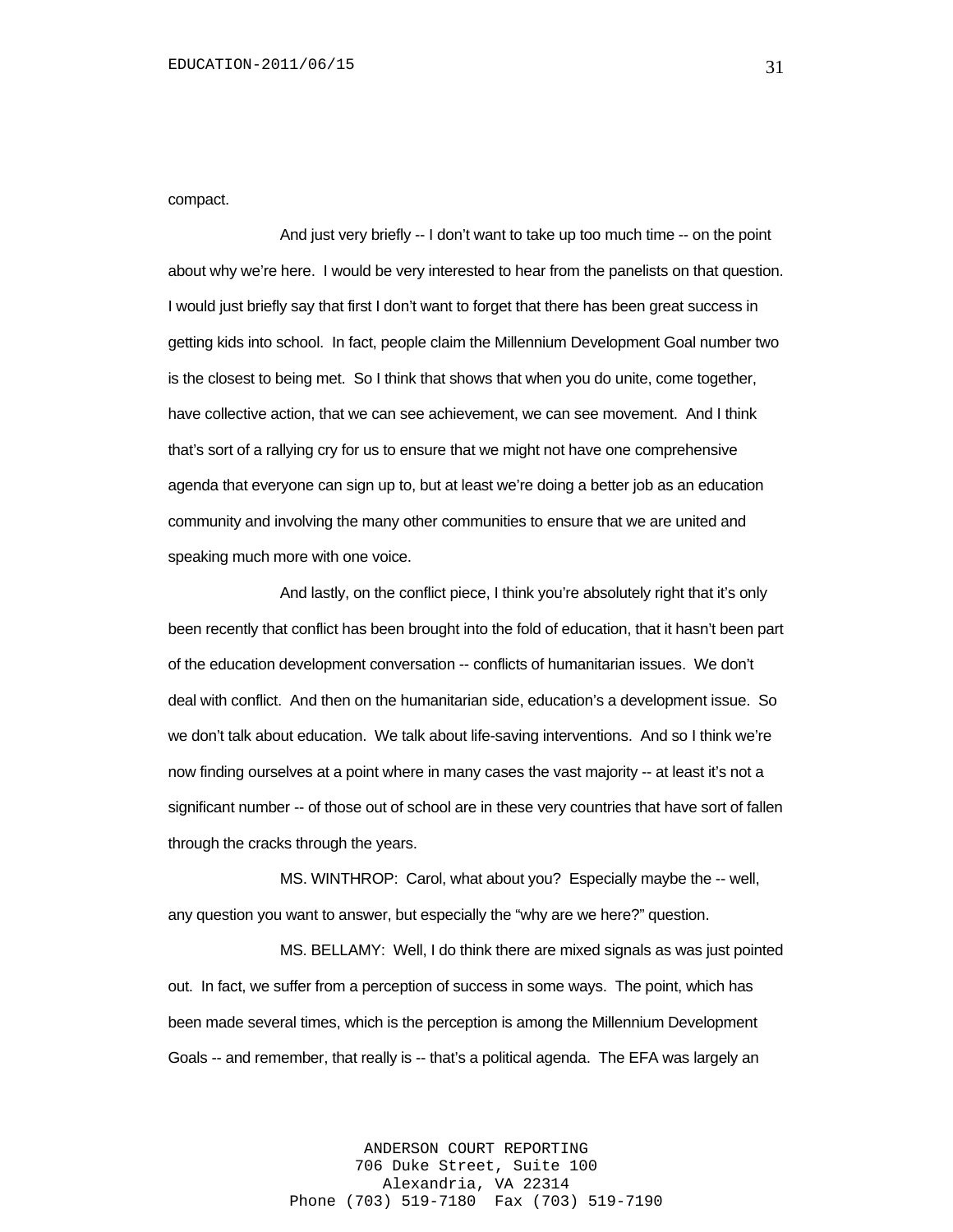educational agenda. I'm not judging either of them, but they are actually quite different and from different audiences or different constituencies if you will. But the perception is that there has been success in what was the goal, and the goal was access and it really is only recently. I'm not as optimistic as you are about the fact that we're now recognizing the fact - well, we are recognizing that a large number of out-of-school children, which doesn't get to the quality issue yet -- but out-of-school children are in conflict or post conflict. But the issue of whether education is being taken seriously in a humanitarian context is still a very difficult one. The humanitarian departments of donors are on the seventh floor and the development departments are on the second floor, and they never talk to each other. Whereas health has always been seen as both an emergency and a development issue; education has not been. There's talk about it, but it's still the least funded of any of the areas in terms of humanitarian. So it's nice to say "let's take in account fragile states in post conflict," but it's still -- wait till things calm down and it's quiet and you're just poor, and then we'll deal with education rather than recognizing that, in fact, the best thing you can do for a child in a crisis is to try to bring some kind of normalcy into this abnormal situation. And education or some kind of learning is something that can take place.

I just had one response to the question on quality. Quality does clearly go beyond learning outcomes. It includes as well how well the school functions, is the center of community life, but you've got to start somewhere. And starting somewhere with concrete issues in the earliest years around specific things will at least allow some, frankly, learning about learning to help influence the broader agenda. And so it isn't that one isn't concerned about quality more broadly, but you've got to start somewhere, make a difference somewhere and that can help shape the broader agenda.

Other conflicts in education are the fact that, talking about ownership, a recent study out of the UNESCO statistics folks, showing that in something like 20 sub-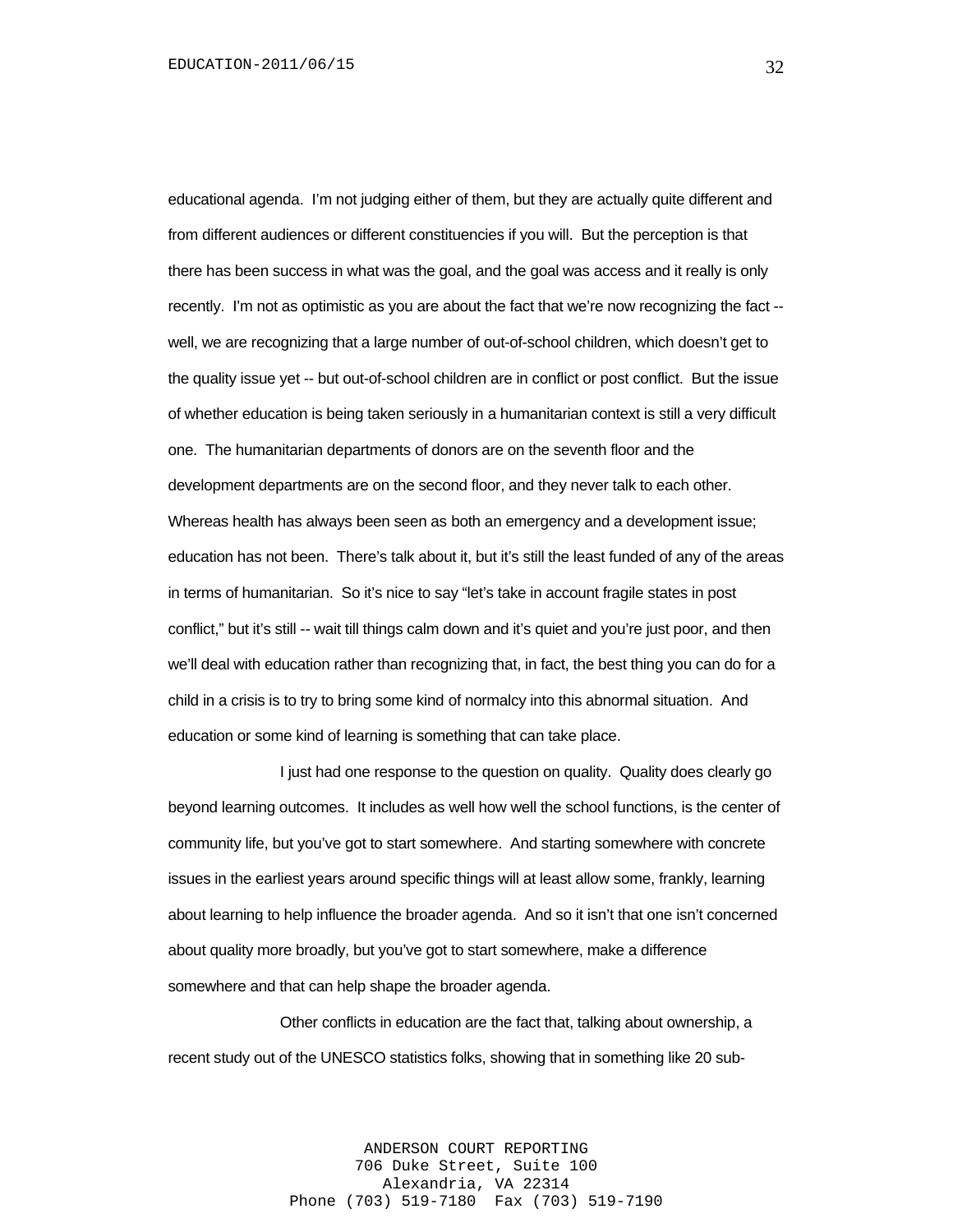Saharan African countries, an increase in investment in education to the tune of 6 percent annually over the last decade, recognizing that it is the largest portion of domestic budgets. So every external dollar or kroner or yen or pound or whatever comes in is much more highly leveraged in education than it is in health and yet it doesn't happen. So you have these conflicts. You have success, and you have the successes around access. You're don't have immediacy in education. You can't just jab a kid and say that kid is educated and take the picture because it takes some time. So all of these things make it a little bit more of a challenge, but we're up to that challenge.

MS. ROBINSON: Carol, can I actually just ask you a follow up on the last question? Where do you -- this question of why are we here and what to do about it -- sort of, what's your vision for FTI? You just had a Board meeting in terms of their role. The report talks a lot about FTI calling for rebranding, empowered secretariat, et cetera, where's that heading?

MS. BELLAMY: Well again, FTI is about the partnership. It's not about FTI. It's about the partnership and that is a partnership of developing countries, donor countries, civil society -- and I'm glad you mentioned it because I forgot to mention it -- but civil society plays a really important role, including teachers. It is about the private sector and private foundations. It's about the broad partnership and who can contribute. It's about not only Ministers of Education, but Ministers of Finance who very often have more to say about education that the Ministers of Education. So it's about the energy of the community coming around. FTI supports it, so it has to do things. I don't mean we're sitting back not doing something, but it is ultimately, yes, a separate implementing. It is about strengthening education. It's about your circle that said everybody has something to contribute. What it is it may be different ways of contributing. It may be financing. It may be technical assistance. It may be capacity building. It may be policy dialogue. And so the FTI got started and kind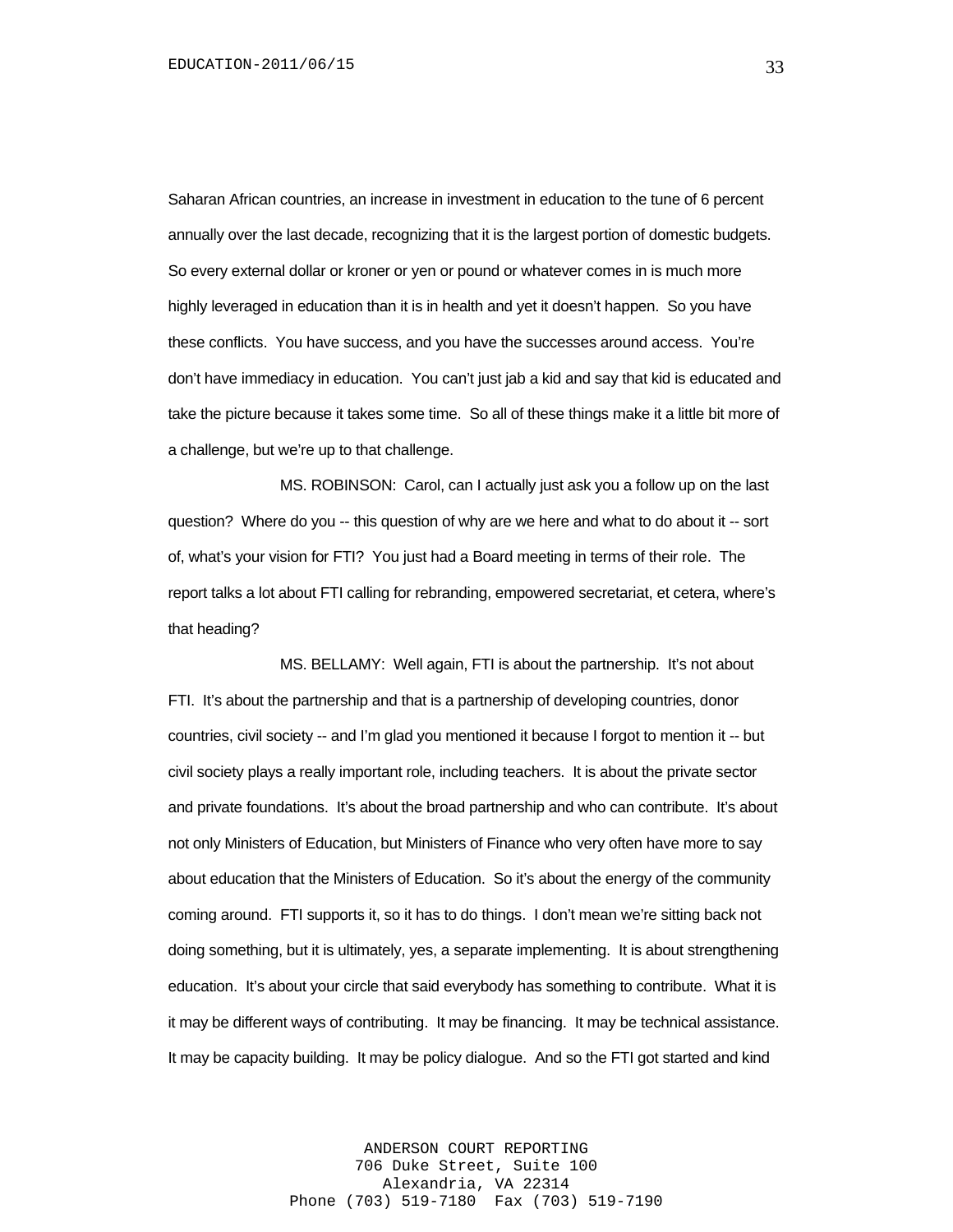of then became seen really as a funding source. I always said if we were just a funding source, we can have three little chubby accountants sitting and sending checks. We need to be more energized.

MS. ROBINSON: Skinny accountants?

MS. BELLAMY: All right, skinny accountants. Spoken by a lawyer. What do you think I think about accountants? I love them. They're wonderful. But what it should be about, I hope, is really helping to put that energy back into this broader partnership. And I must say, I know governance is really boring, but we had our first revised governance which really -- we were called upon, FTI was called upon, to assure a stronger voice from the partner countries, the countries where things are happening. And that's starting to occur. And I that the more we see the leadership from the countries where the challenges are the greatest, other actors will have more enthusiasm, I think, because they're going to see that kind of leadership. So one, I do think the FTI has an important role, not to be the only one, but to help make sure that all the actors are at least heading in the same direction towards the same goal post. It's more like a football game, not American football, the real football game. People can be at different parts on the field, but all heading for the same goal. And so I think that's a role that the FTI can play. So it does need to have a secretariat that has a range of skills. It does have to have a name that doesn't make, as my friends in New York think I work for the FBI, it has to have a name that has something to do with education. But it is really one and one is eight. It's not the FTI, itself, doing it, but it's the FTI helping to be supporting the range of actors that are involved.

MS. KHANNA: Just one thing that I'd like to say is that as the report was being developed, we from the Foundation wanted to try and get a sense from young people what were they thinking, particularly since our focus is post-primary education. And again, going back to Steve, what you were saying, they wanted to get more about ethical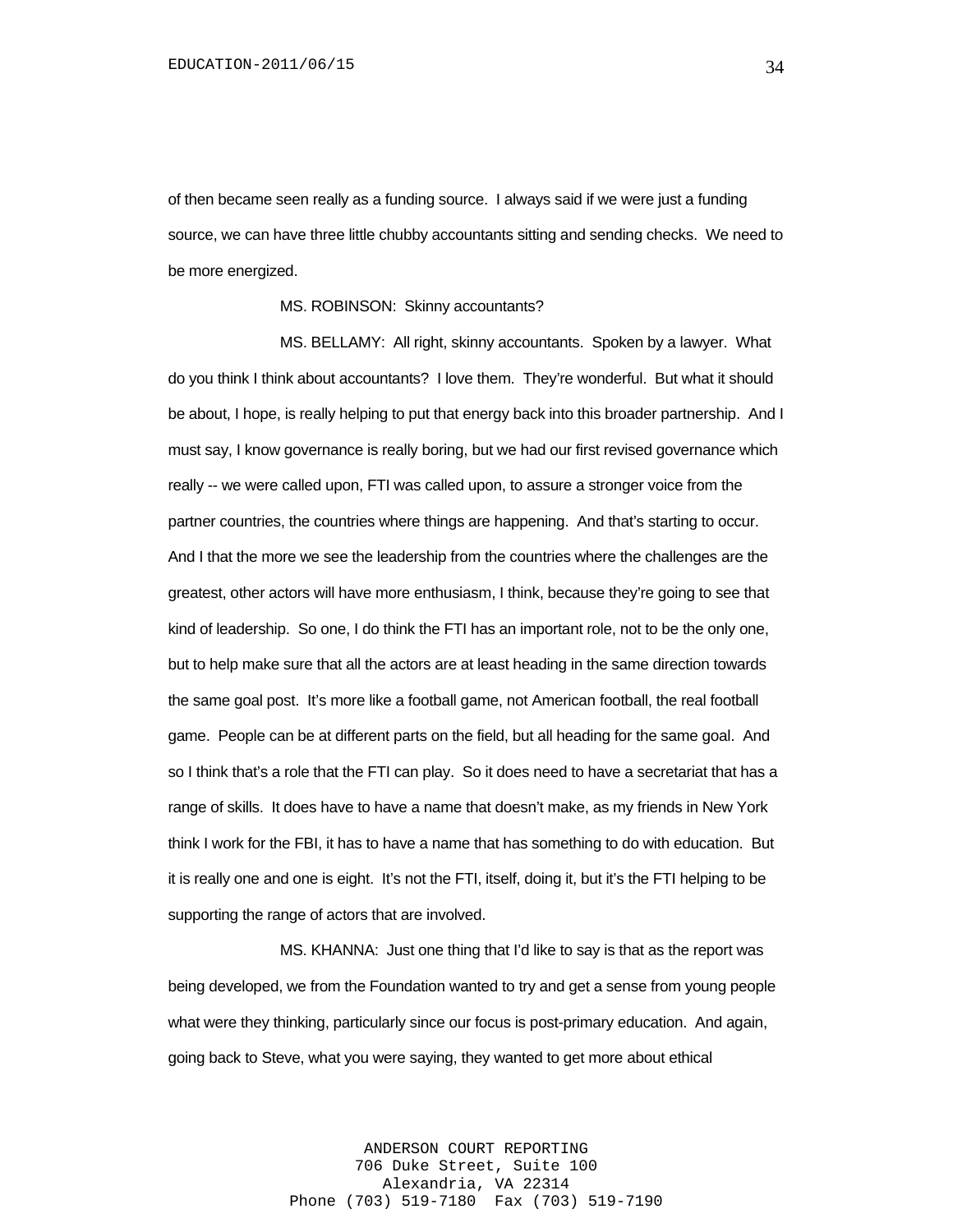leadership because, again, our focus being sub-Saharan Africa, governance issues, et cetera, so yes, young people do want all these additional skills.

And also going back to the point that you were making, it's good that GAP is investing. Private sector is coming forward and providing these skills. But again, the choice is not for the young person. They're really at the mercy of what's out there. So within the post-primary education, how can we give them the kind of skills, which are transferable for them to be in a position where they are able to make the right choices? And then if they need additional skills that can come at a later stage. I just wanted to share that with the group.

MS. DIBBA-WADDA: Thank you. I think talking about the issue of education migration and getting mothers involved, for FAWE being an organization that is spearheaded by Africa and women for that matter, I think that's one key area that we keep looking at and we continue to work on that. This whole process of learning and falling down and standing up again and walking again is a process. It's a learning process, and it's a long-term process. So we keep learning and each time we try to improve on that. So as we have the mothers club, we have women as part of the school management committees. These are areas that we're working on, and we're open to more improvements in working on that.

I think in answer also to the question on why are we here or why are we where we are? For me I see us going back to where we started with the whole issue of structural adjustments. There was a priority issue; then you deprioritize, and then education doesn't become a priority anymore. You cut down on quality teachers, on health, and then you focus on something else. And then we come back. We start improving on it. And then it comes back again and deprioritized again. So we keep just going up and down like a yoyo just keep going up and down, and we need to put our foot down and say this has to stop.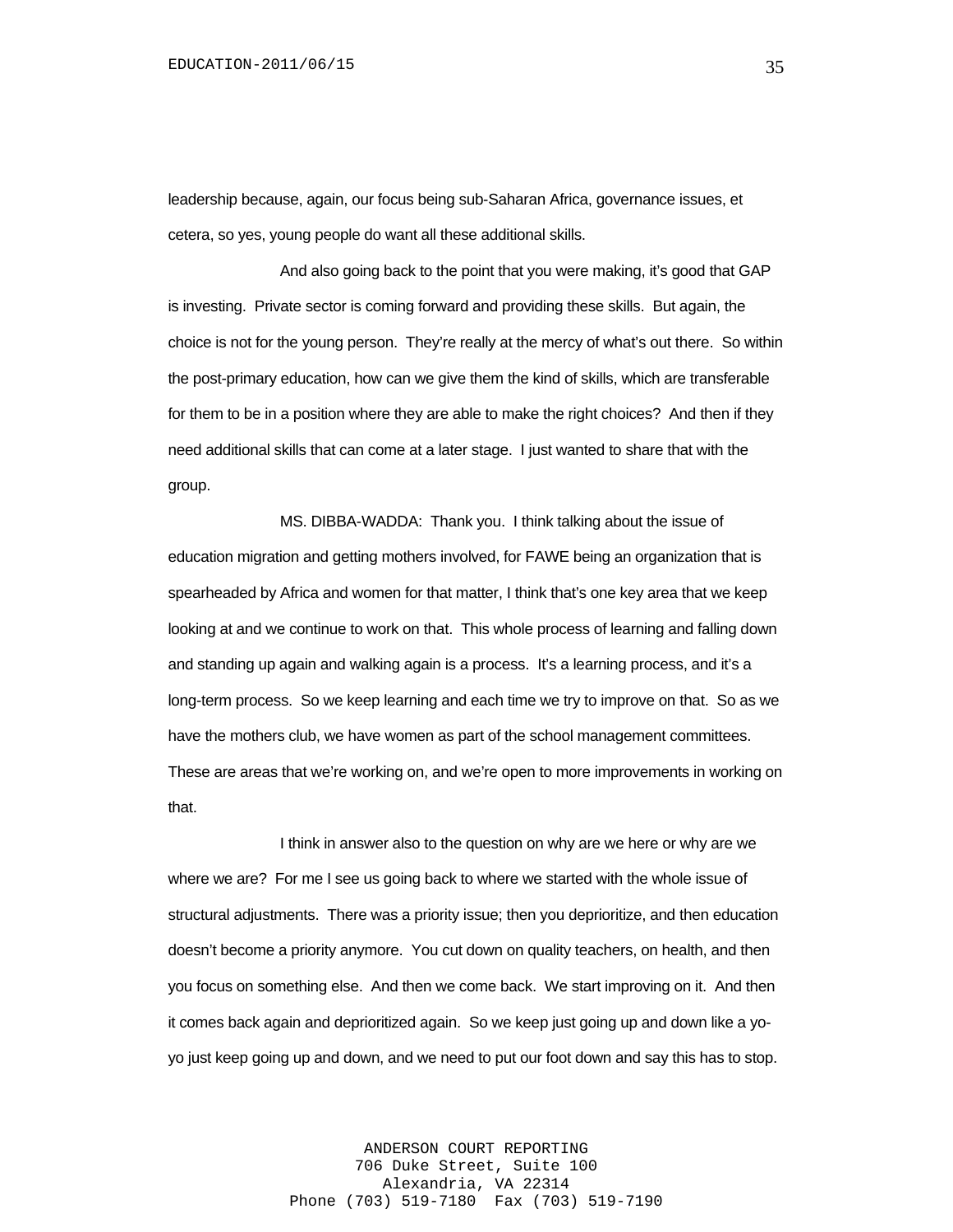This is about people's lives. We can't be playing when someone wakes up in the morning and has a bright idea, and we all jump at it. So for me, that's the key issue. Thank you.

MS. WINTHROP: Let's take a few more questions. There's one here in the middle. We'll take several at a time and then just do a quick wrap-up.

SPEAKER: Thank you. This May Rihani from AED. Thanks for the panelists and thanks for the report, very enriching. I have a comment and a question. My comment is that there is a healthy tension, I think, between the fact that we all -- which is normal -- want to prioritize. It's absolutely normal because we think that's more effective and efficient to be able to prioritize. And I think the healthy tension is between that and the fact that education is a continuum. It starts with early childhood, and it continues primary, secondary, and post-secondary either to tertiary or to the labor force. And prioritizing might make us fall back into what Carol called "dumbing down." We do only one thing or two things or one of the MDG goals focused on access, and we forgot that it's about access and quality. It's about access and quality and learning and results. So how do we reconcile all of that? That it is about prioritizing, but it's also about this continuum from early childhood development to the labor force.

And I think that Deepali raised an issue by saying what are the skills that we need for the labor force? And I think they start very early. They start with reading and arithmetic and math. This whole issue about critical thinking, this whole list that Steve talked about, starts very early. We call it sometimes life skills. We call it many things. But it starts very early. It continues through primary. It continues through secondary. It develops and it becomes more sophisticated at the higher levels to be able to reach education for what? And that's the education for what could be the whole livelihood, could be being a productive citizen, being a citizen, a responsible citizen and a productive citizen.

So if you have some comments about that healthy tension between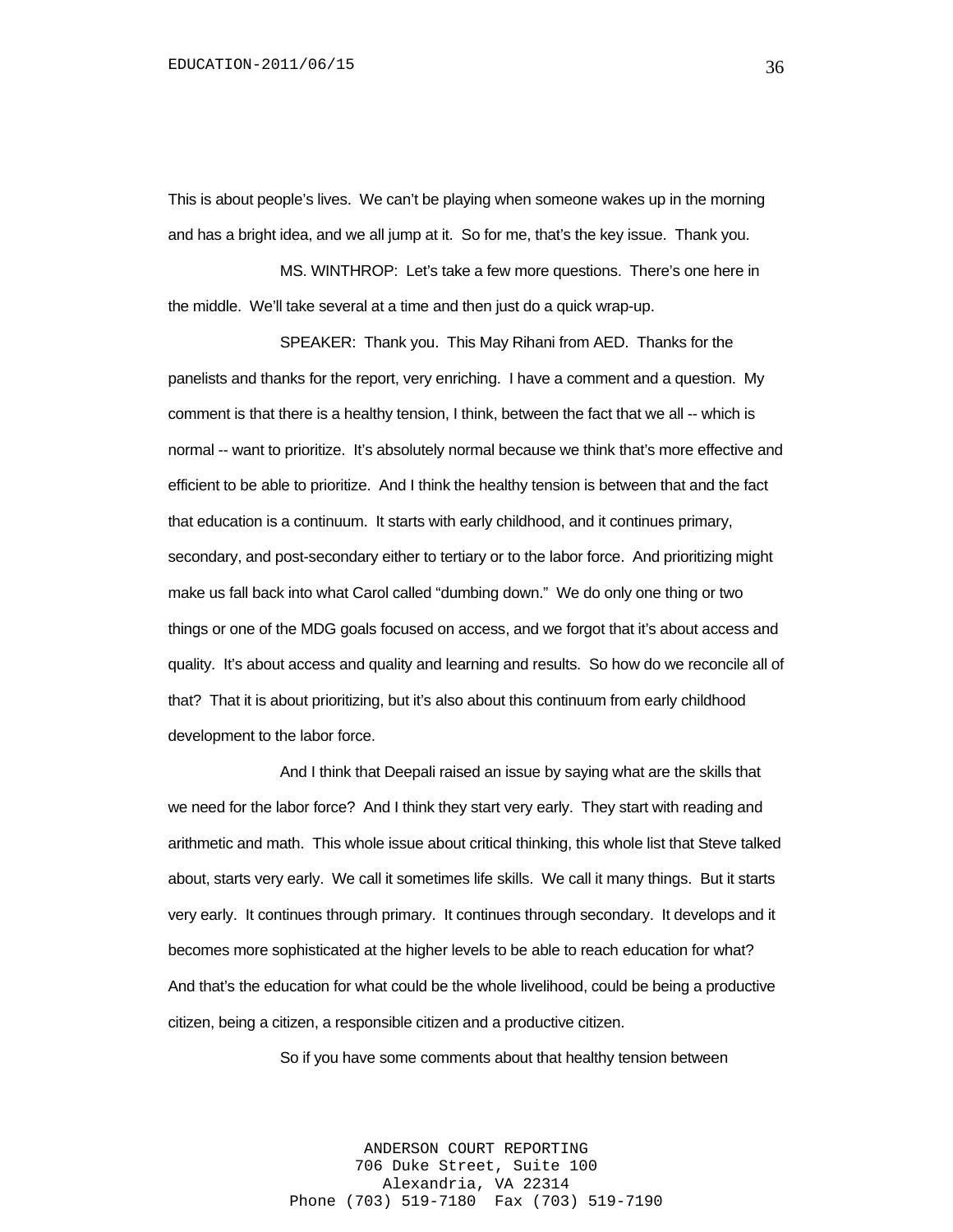prioritizing and that continuum and the need for all of this. I'll give one small example from our research in Morocco. Our research in Morocco told us that if the parents know there is a secondary school, and if the secondary school teaches relevant skills that the family benefits from, then they'll keep the boys and girls in school. Specifically the girls will suffer. If the parents don't know there is a secondary school and it teaches relevant skills, they will drop them out. They won't let them continue, the girls. So look at how the parents are understanding that continuum and what's relevant and what's quality in that continuum.

MS. WINTHROP: Thank you. One or two more questions before we go. I think there's one here, the gentleman in the red shirt on this side. Wave your hand. There he is.

SPEAKER: Hi. Thank you for the presentation. Having spent time recently in southern Mexico, with all due respect, I think if I were to provide some of the recommendations with some of the places that I've been, they kind of look at you kind of dumbstruck. And to a certain extent think it's almost galling and dastardly for you to come in and say that you're working with the government because they look at you and say the person before you said that. The person before him said that as well. And there's this kind of anxiety and this kind of disenfranchisement. What kind of -- what would you say to somebody like me? I'm a graduate student at the University of Cambridge, and I do a lot of projects outside. What do you say to people my age that they're going on project and want to provide people with hope and a kind of excitement that things will change, but then are kind of struck by the question of the government hasn't done anything for us and keep talking about the government. Are there kind of things that you can provide us or kind of trenchant examples that we can provide them? Thank you.

MS. WINTHROP: Thank you, very good question. We'll do these two right here; the white and the blue.

> ANDERSON COURT REPORTING 706 Duke Street, Suite 100 Alexandria, VA 22314 Phone (703) 519-7180 Fax (703) 519-7190

37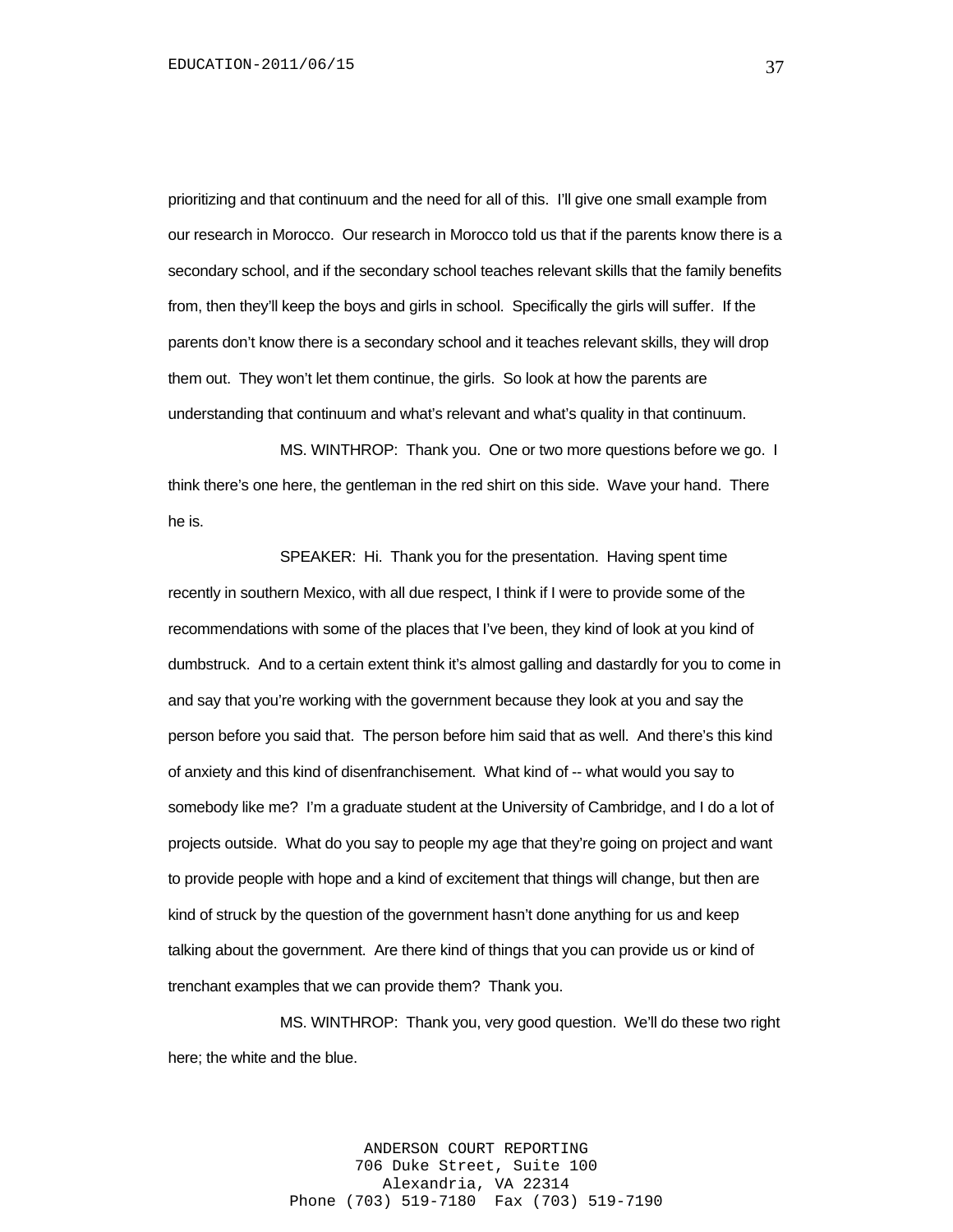SPEAKER: We often hear that the evidence of good results, monitoring, and evaluation is critical for the interventions. And, of course, the owners always look for good evidence. My question to, I think, Deepali directly is how can we ensure that funding really gets to agencies that are producing some results? It's often in this global environment where funding is scarce at times. How can we ensure that we fund and secure funds for these kinds of activities? And what is -- actually what is transpiring? What are your thoughts about that?

MS. WINTHROP: Last question right here.

SPEAKER: Hi. Thank you very much for your work on this. I just wanted to ask very briefly for everyone's thoughts on the most important ways that ICT can be used to improve the quality of learning and also to impact the training of teachers.

MS. WINTHROP: So why don't you -- we don't have a ton of time so why don't each of you tackle one question, and we'll see if we can cover them all. Olay, do you have a thought -- maybe we'll start with you this time.

MS. DIBBA-WADDA: I'll touch on the idea of the last question on ICT and quality of learning. For us working and focusing in Africa, I think it's something that's pertinent. It's something we need to start looking at. Work has already started on that. At FAWE that's one area we want to start looking at. How do we get teachers and young girls in particular to be part of that e-learning system, to be part of this globalized world? We are very restricted with the bandwidth, with energy issues, and because of the location and the rural areas where these young girls come from and who we actually target, this is a challenge. But I mentioned this morning that one area we want to look at is the use of more wire phones because these are easily -- you can easily charge them. Everybody seems to have access. The youths seem intrigued with the use of mobile phones, using these online service providers, Facebook, Twitter. How can we use these as far as platforms, linking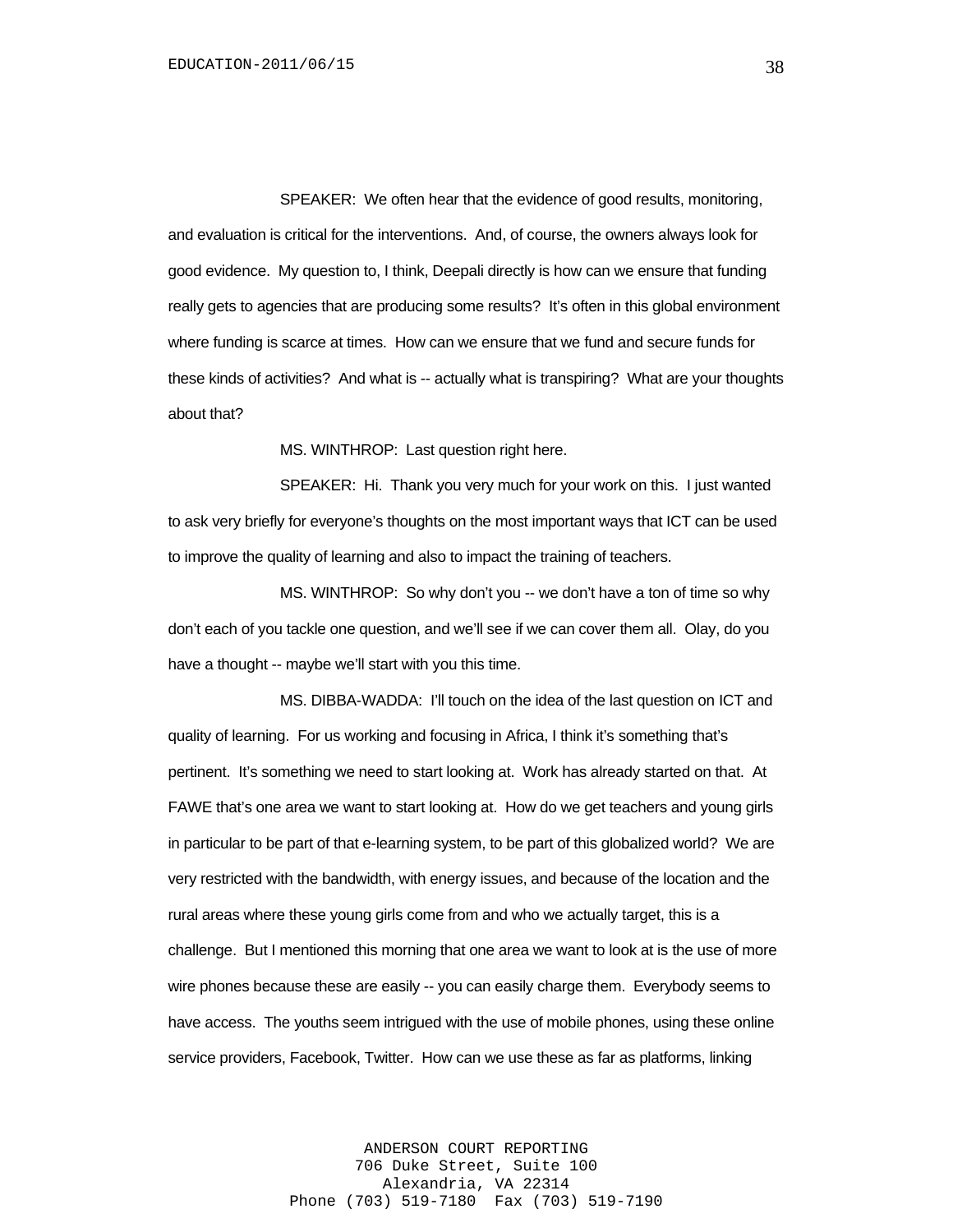them to mobile phones for learning because sometimes we have these hard to reach children who cannot get access to part of the globalized world? So this is something that FAWE plans to look into. Thank you.

MS. KHANNA: And probably we can talk later about this, but we have two innovative programs: One in Tanzania where we're linking up the secondary school teachers with e-based learning, so I'll be happy to share that program that we're developing. And the other one is, of course, with the GSMA Fund which is around m-learning. I'm sure you must be aware that Nokia has given a huge grant to UNESCO as well which is looking at this whole m-learning piece, along the lines that you're talking about. So things are happening, but I think we need to be sharing and learning from each other.

Going back to your question, I think again from a foundation perspective and it comes to results, we're really looking at what does success look like? What's the kind of impact that you want to achieve, starting from the young persons? So what's the difference that you're going to make in the life of that young person? Then going to the community, looking at the institutions, the systemic changes that are needed, and we're also mindful from a foundation perspective in terms of what's really realistic. We're looking at cost effectiveness. We're looking at efficiency. We're looking at sustainability. We're looking at scalability. And I think these are things that all of you have been hearing, but really understanding the terror of change and really seeing, what is it that we really want to see different? What's really going to be making a real transformational impact on the life of that young person? I guess we're also looking at the risks associated with it because we do know, and we do want to be a learning organization. So even if there's failure, we've taken some risk. We started out with good intentions, but we didn't succeed. We want to talk about it, so we're not shying away. And I think many foundations share the same values that I'm talking about. So I guess it's difficult to answer your question. And it's always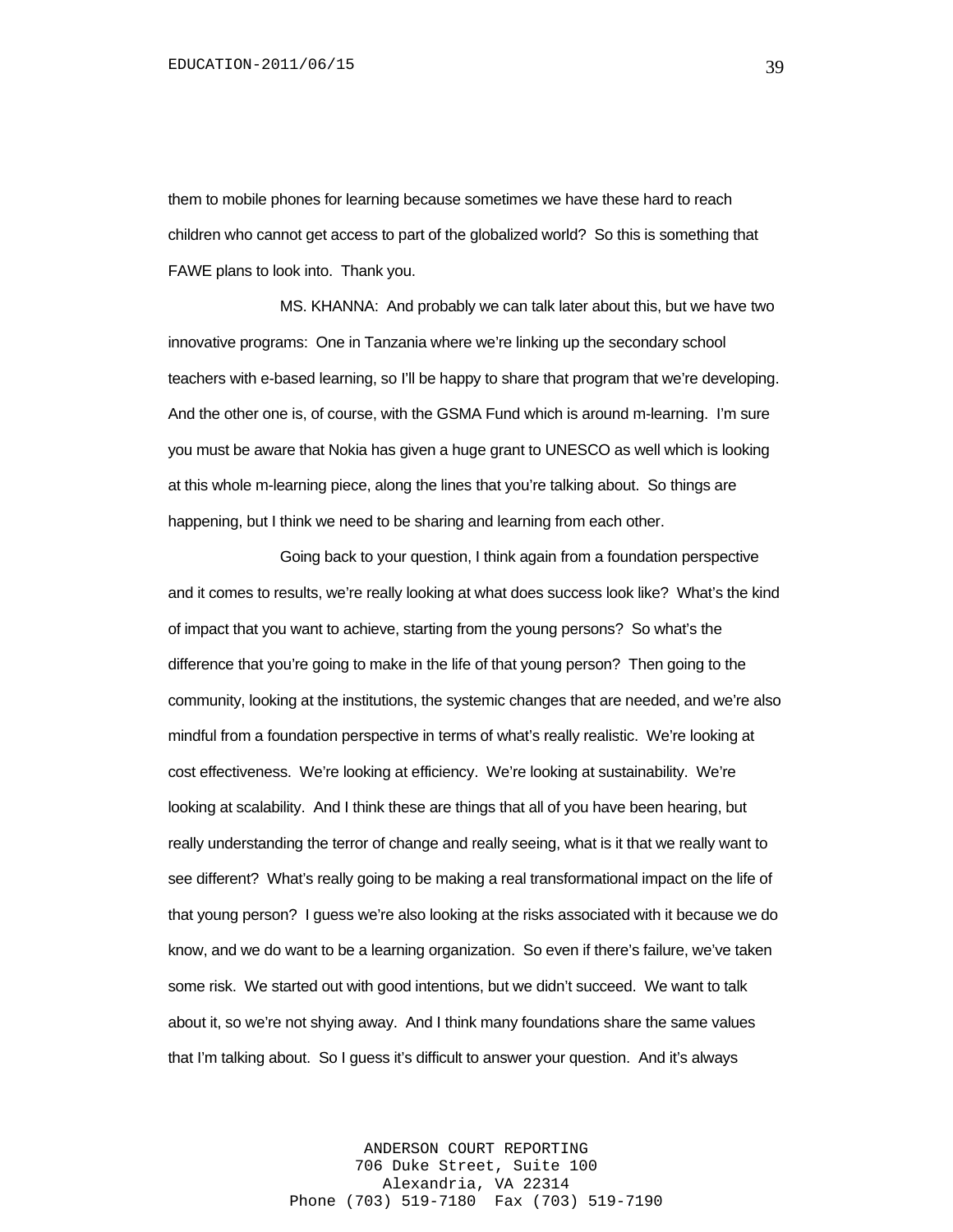interesting with every new partnership that you're developing because you really want to kind of understand where the partners are coming from. And how can you work together to really make sure that at the end of the day you are really delivering on what is being promised on both sides?

MS. BELLAMY: One quick thing on technology, which isn't on the elearning side. But the potential use of technology, certainly cell phones, for example, paying teachers. Particularly useful, for example, for teachers in rural areas, assuming you have the teachers in the rural areas who even the best teachers often have to leave for several days to be able to come to the capital or wherever to get paid. So technology use, not only in the learning part, but -- one comment from the gentleman in the red shirt -- one of the hardest parts of being involved in development is that the hardest part is building trust, and that's what takes the time. You can have all the greatest programs, but if there isn't trust, that takes a little longer.

Monitoring and evaluation, since -- I'm now going to talk in code terms again, but since Paris and Agra which is -- I love the way we always talk about where meetings were held, and we all know what it means. Other people think nice things about Paris. But since there's been a big buildup in the development field over the last couple of years, correctly, around the issue of results, not just input, but output. What is the impact? And kind of a huge machinery buildup around talking about and supposedly thinking about results, but not much assistance to the places where the results have to show. And so I share the concern that it's not very sexy to put financing into monitoring and evaluation. And so you've got to -- and, furthermore, very often finding the critical skills capacity in the monitoring and evaluation area is a challenge as well. It's not -- you don't go home at night and say "guess what I do mom?" I do monitoring and evaluation." It's nicer to say "I save lives" or "I teach kids" or something like that. So it is an area that there has to be more

> ANDERSON COURT REPORTING 706 Duke Street, Suite 100 Alexandria, VA 22314 Phone (703) 519-7180 Fax (703) 519-7190

40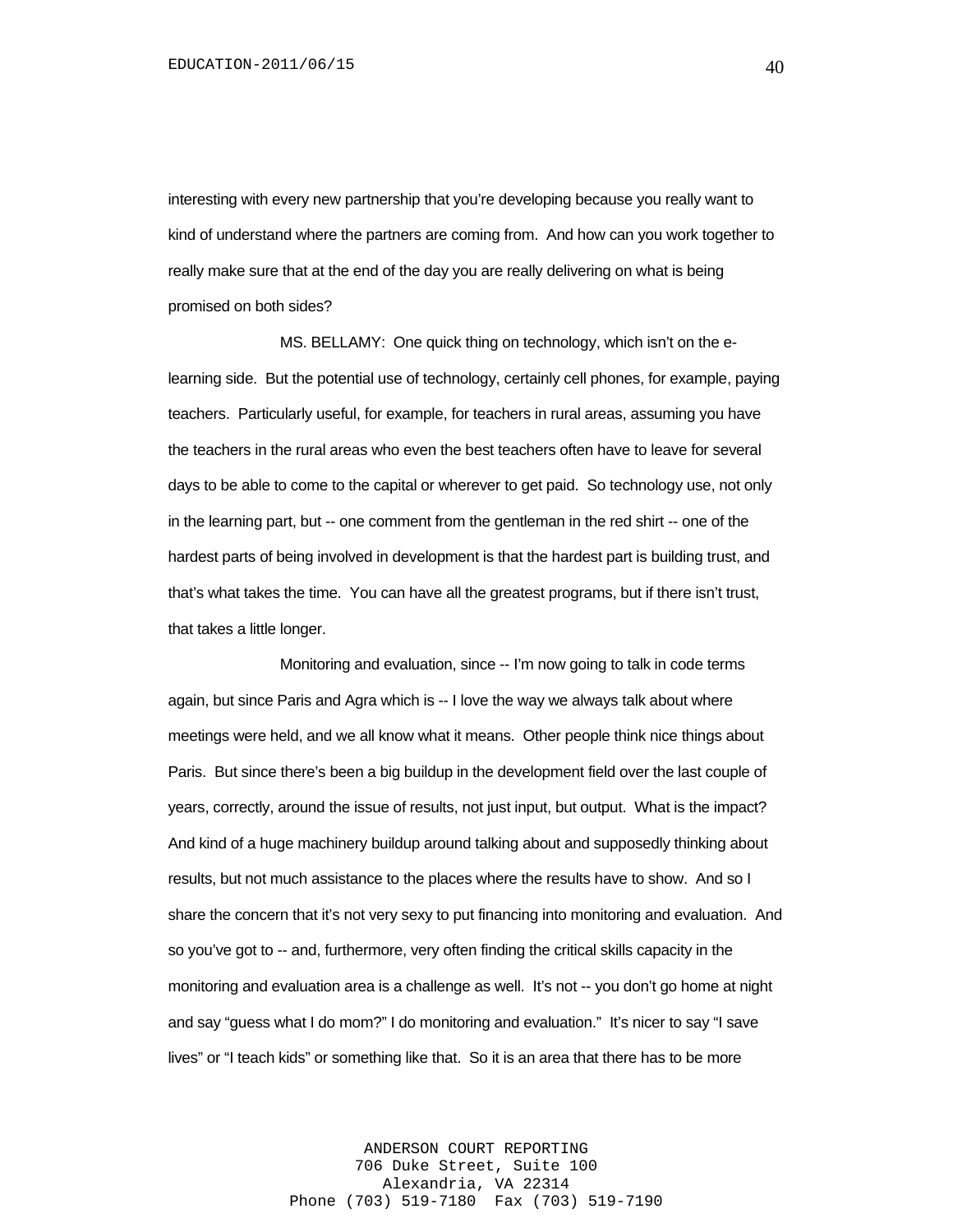credibility in. We have to put more attention to, and we have to be prepared to finance more. We're doing it -- we being the broader we are doing it more -- but it is critical if we are to make that a driven decision. And we have to do more of that in development, make decisions based on good information.

MS. WINTHROP: Jenny, last concluding thought.

MS. ROBINSON: Sure, I'll try to tackle May's question. And I appreciate it, again, as someone that's been involved with the development of this report. Prioritizing versus focusing on the continuum of education: For those of you who might remember seeing earlier drafts, we had this crazy visual of all the different components and aspects that were needed and different layers and different names for all of them. And I think as you rightly said, May, in order to be effective we have to have a manageable list that we can come together and agree on. That being said, I think what we tried to do is strike a balance, recognizing well we have these key priorities and related strategies and actions, that they actually do fall within this continuum. So the first one does look at early childhood development, starting in the womb; then we go on to literacy and numeracy, focusing a lot into lower primary; and then looking at post primary, which requires the completion of good quality primary school. But then we also took it further to talk about the transition from school to work and school to higher learning. So that's not to claim that we tried to do everything, but I think we tried to in some ways walk that fine line between recognizing, as you rightly say, education is a continuum and there's a whole spectrum to address while also wanting to be as effective as possible and have a manageable list that we could all come together and work around.

MS. WINTHROP: Great. Well, we're out of time. So thank you to the panelists and thank you to all of you for your attention.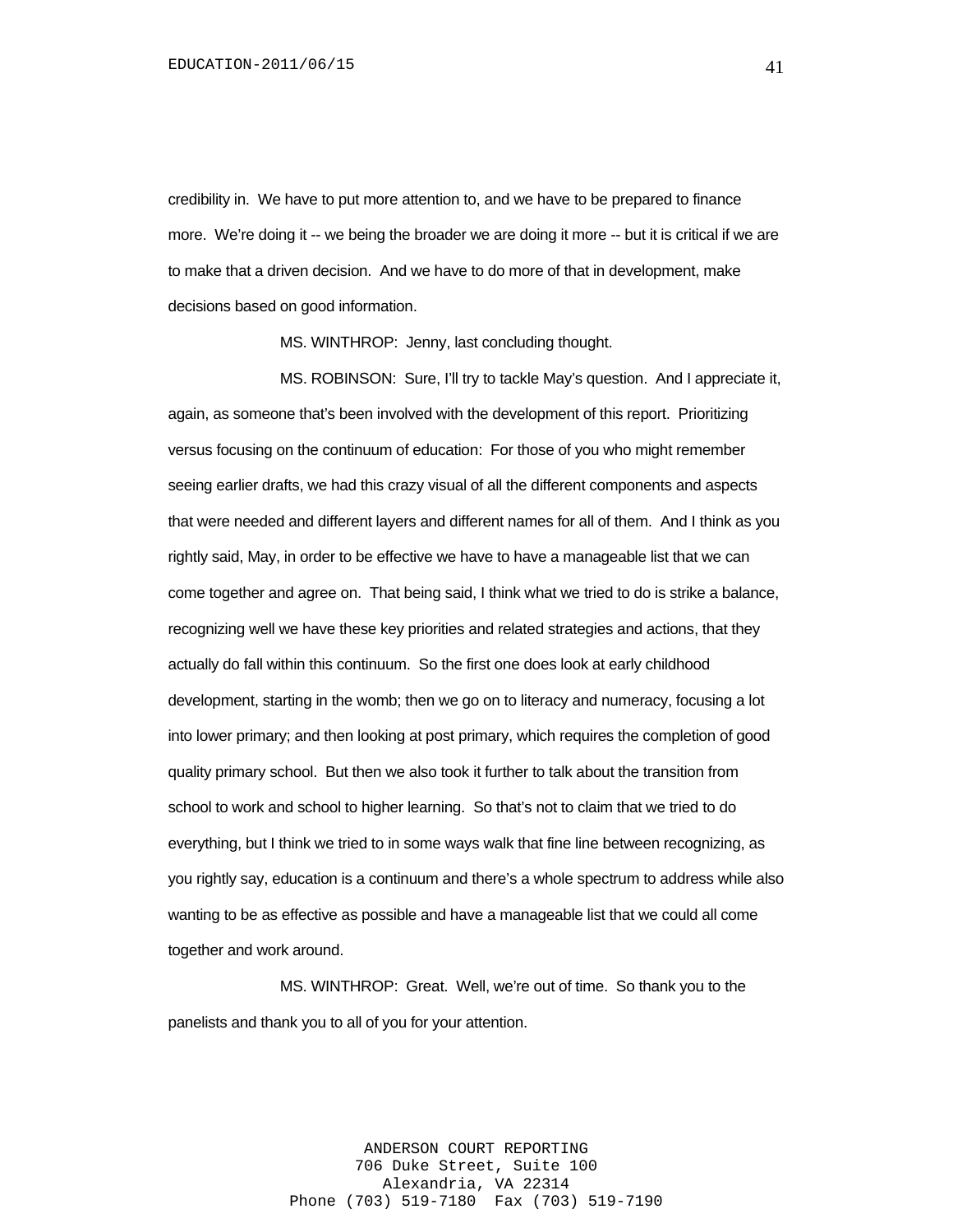\* \* \* \* \*